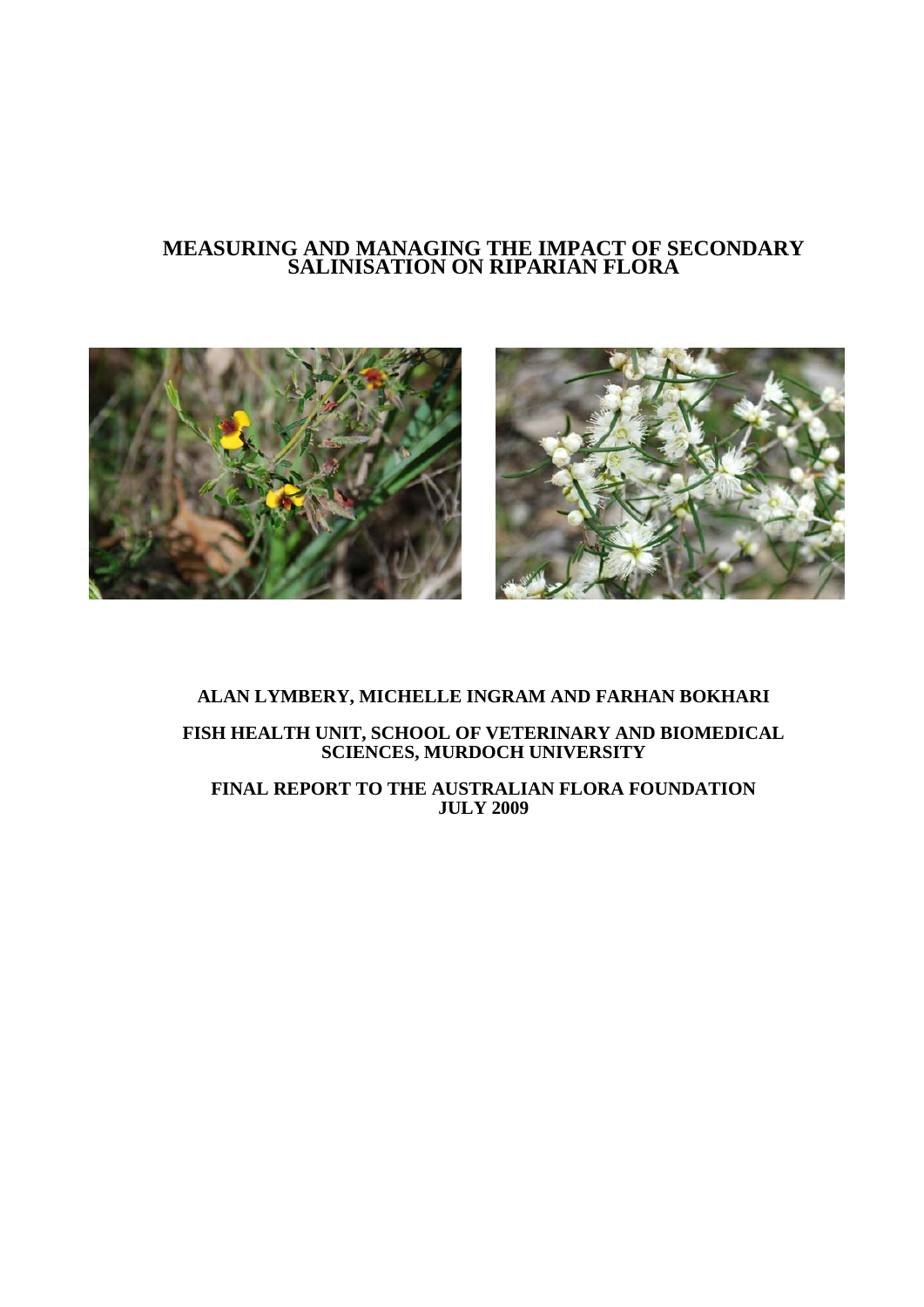**Cover photographs:** two of the riparian plant species which are adversely affected by secondary salinisation in catchments of the Collie River in Western Australia; *Bossiaea eriocarpa* (left) and *Hypocalymma angustifolium* (right).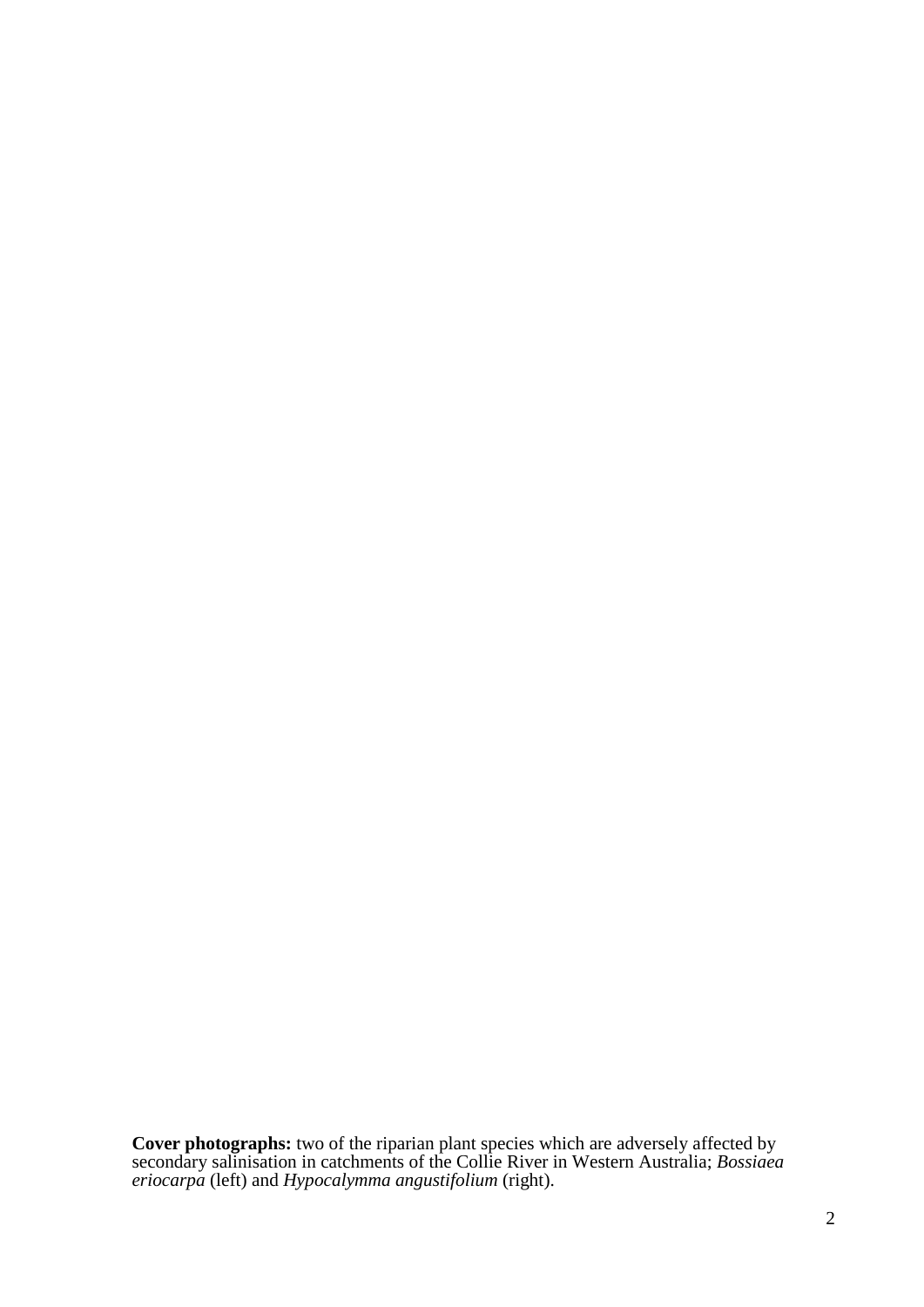## **Abstract**

Although secondary salinisation of streams has long been recognised as a major threat to biodiversity in Australia, there is little empirical evidence of the impacts of salinisation on riparian flora and fauna. We studied the effects of soil salinity on riparian plants and plantdwelling invertebrates in two adjacent catchments of the Collie River in the south west of Western Australia. We found significant negative relationships between soil salinity and the diversity of riparian plants, both within and between catchments. Increasing salinity was also associated with a change in plant species composition, which appeared to be due to a greater impact of salinity on some riparian plant species than on others. In controlled laboratory experiments, increasing salinity significantly decreased germination rates in *Bossiaea eriocarpa*, *Hypocalymma angustifolium*, *Hakea lissocarpha*, *Hakea undulata* and *Hakea varia*, all of which were relatively more common in the field at low soil salinities, while there was no effect of salinity on germination rates in *Melaleuca viminea*, *Xanthorrhoea preissii* and *Corymbia calophylla*, which were all relatively more common at high soil salinities. We also found significant negative relationships between soil salinity and the diversity of plantdwelling invertebrates within and between catchments, and a change in invertebrate species composition as salinity increased. This appeared to be due to a decrease in the number of species of predatory spiders at higher salinities. We hypothesise that increasing salinity reduced the diversity of riparian plant species, which in turn reduced the habitat complexity for spiders and led to a decrease in the diversity of spider species. This may have important consequences for the functioning of salinised riparian ecosystems.

# **Introduction**

Salt is a natural component of landscapes throughout the world, and occurs at high levels in subsoils throughout most of Australia (Nielson *et al.* 2003; Pannell and Ewing 2006). Anthropogenic impacts, such as inadequate drainage from irrigation systems and replacing deep rooted perennial native vegetation with shallow rooted annual crops and pastures, has led to rising water tables, dissolving stored salt and increasing groundwater salinity (secondary salinisation). Secondary salinisation is a widely acknowledged environmental issue, affecting approximately 80 million hectares of land in the arid and semi arid regions of the world (Abrol *et al.* 1988; Dregne *et al.* 1991; Ghassemi *et al.* 1995; Beresford *et al.* 2001) and approximately 5.7 million hectares of agricultural land in Australia (National Land and Water Resources Audit 2000).

Dryland salinisation, caused by clearing native vegetation, is recognised as a pressing environmental issue in Australia and particularly in Western Australia (Cramer and Hobbs 2002; Hart *et al.* 2003). Although the impacts of dryland salinity on agriculture and rural communities in Australia have been reported extensively (Conacher and Murray 1973; Stirzaker *et al.* 2000; Doupé *et al.* 2003; Pannell and Ewing 2005), the impacts on biodiversity have only recently been considered (Hancock *et al.* 1996; Keighery 2000; Blacklow *et al.* 2003).

Low lying areas within the landscape, such as valley floors and aquatic systems (rivers, streams and wetlands) are usually the first to show the effects of secondary salinisation (Cramer and Hobbs 2002; Davis *et al.* 2003; Hart *et al.* 2003). Riparian zones are important components of these systems because they mediate ecological communication between terrestrial and aquatic habitats by maintaining bank stability, intercepting overland flow, trapping sediment and absorbing nutrients, as well as providing shade and exporting energy to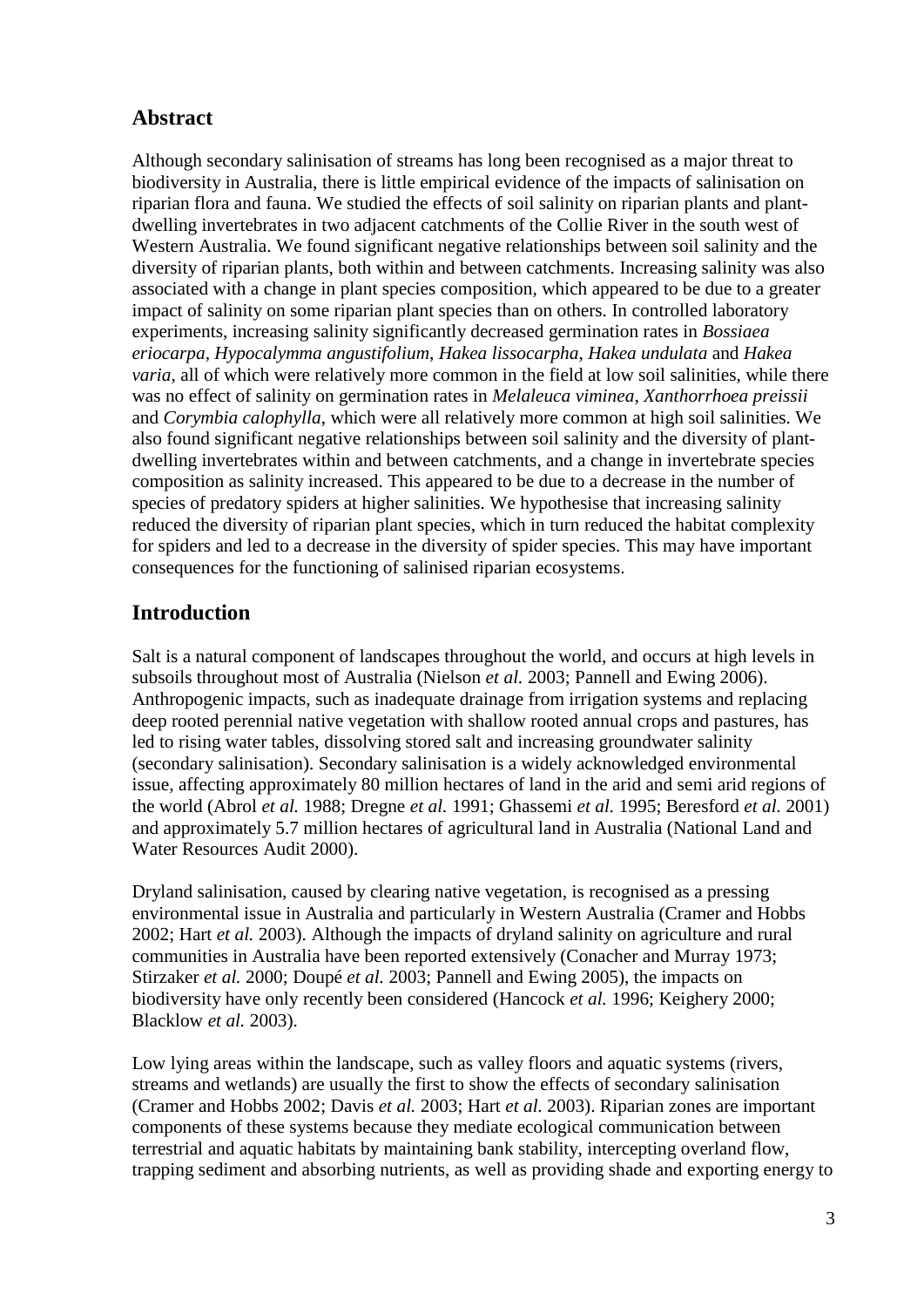fuel aquatic food webs (Hancock *et al.* 1996; Naiman and Decamps 1997; Brock *et al.* 2005; Naiman *et al.* 2005). Riparian zones of south-west Western Australia are also home to a distinctive and diverse flora that supports an equally distinctive and diverse invertebrate community (Hancock *et al.* 1996; Myers 1990).

Unfortunately, we know very little about how riparian communities will be affected by secondary salinisation. Laboratory studies of salt sensitivity suggest that many species of riparian plants may be adversely impacted by stream salinities greater than 2000 mg  $L^{-1}$  (Hart *et al*. 2003), but there has been little confirmation of such effects from field studies. The current lack of detailed biological information on riparian ecosystems in Australia means that baseline data on community structure are rarely available for sites already affected by secondary salinisation (Hart *et al.* 1990; Lymbery *et al.* 2003) and comparisons often involve salinised and non-salinised sites in very different geographic localities (e.g. Keighery *et al.* 2001).

Lymbery *et al.* (2003) and Doupé *et al.* (2006) compared the effects of stream salinisation on riparian vegetation in experimental catchments in the Collie River system in the south west of Western Australia. These catchments are geographically adjacent, and geologically and botanically similar, but differ in the extent to which they have been cleared and therefore in the salinity of their streams. Lymbery *et al.* (2003) found an increase in soil salinity, a decrease in plant species diversity and an altered plant species composition in a cleared catchment (downstream of the clearing treatment) compared to an uncleared catchment. Doupé *et al.* (2006) sampled along a salinity gradient within the cleared catchment and found a strong negative relationship between riparian plant species diversity and soil salinity, as well as a change in species composition with salinity. The inference from both of these studies was that clearing has led to a redistribution of salt via groundwater, increasing the salt load in both the stream and the adjacent riparian soil profile. Increased soil salinity in turn led to reduced species diversity and a change in species composition of the riparian vegetation.

The observational nature of these two previous studies, however, leaves doubt over a causative role for salinity; other environmental variables, correlated with salinity, may be responsible for changes in plant species diversity and composition in these catchments. In addition, we do not know the extent to which changes in plant species diversity and composition affect other aspects of ecosystem structure or function in the catchments. Such knowledge is essential if we are to properly preserve, repair, and manage the integrity of riparian ecosystems threatened by secondary salinisation (Hancock *et al.* 1996; Ridely and Pannel 2005).

In this paper we report the results of a new study of the riparian ecosystems in the catchments surveyed by Lymbery *et al.* (2003) and Doupé *et al.* (2006). We examine associations between soil salinity and the diversity and composition of both plant and associated invertebrate communities. We also test the effect of salinity on plant germination in a controlled experimental setting. We hypothesise that: (1) increased soil salinity will be associated with reduced riparian plant species diversity and different species composition within and between catchments, as previously found; (2) increased soil salinity will also be associated with reduced invertebrate species diversity and different species composition within and between catchments; and (3) riparian plant species with different relative abundances at high and low salinities will have different germination and growth rates in response to different salinity treatments.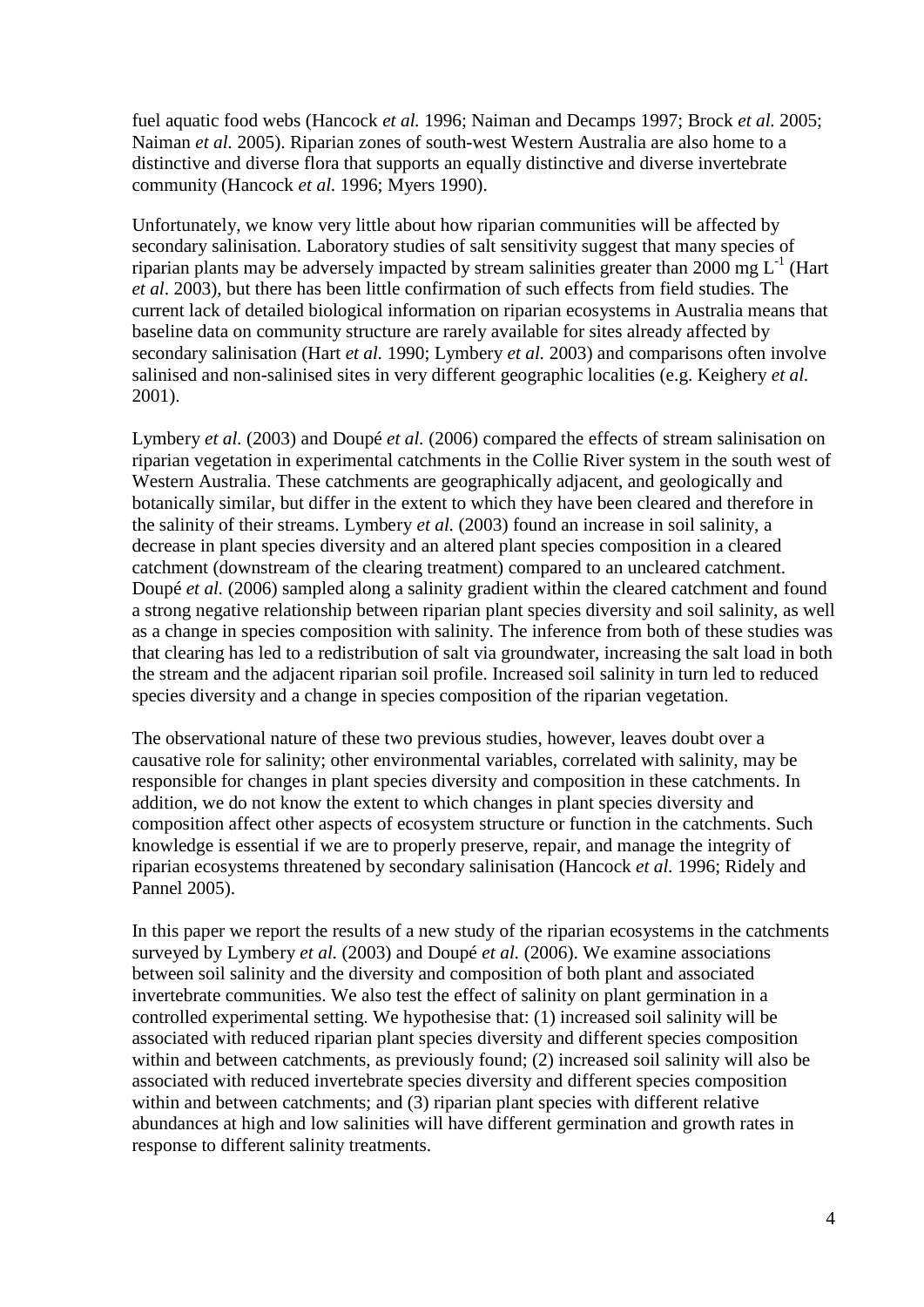# **Materials and Methods**

### **Field studies**

#### *Study area*

Lemon and Ernies catchments are situated within a 1000 ha area of state forest, in the 750 mm annual rainfall zone, 30 km east of the town of Collie in the south west of Western Australia. Both catchments have sand/sandy clay/loam and gravel soils overlying Archaean granite and are open forest areas of *Eucalyptus marginata*, *Corymbia calophylla, Eucalyptus wandoo* and *Xanthorrea pressii*. In 1976, 186 ha (54%) of Lemon catchment was cleared from ridgeline to streamline; Ernies catchment was left as an uncleared control. From 1976 to 1997, annual stream flow increased from  $\sim$ 10 mm to 1000 mm and stream salinity increased from  $\sim$ 100 mg  $1<sup>-1</sup>$  to 1600 mg  $1<sup>-1</sup>$  in Lemon catchment. Stream salinity decreases sharply as water flows from the cleared land through 7 km of forest to the Collie River. Annual stream flow and stream salinity remained at baseline levels in Ernies catchment (Ruprecht and Schofield 1991a,b; Lymbery *et al.* 2003).

### *Sampling*

Sampling took place in spring (September to November) in 2006 and 2007. Ten quadrats, each 4  $m<sup>2</sup>$  in area, were established adjacent to the stream over 1 km in Ernies catchment, and 20 quadrats were established over 6 km in Lemon catchment, starting approximately 1 km downstream of the clearing treatment.

Within each quadrat, apparent soil conductivity was measured in the 0-1.5 m range using a Geonics EM-38 electromagnetic induction meter, calibrated over a range of soil textures found within the area. Apparent conductivity ( $EC_a$ ) readings are reported as  $EC_{1:5}$  values (in mS m<sup>-1</sup>), by using the calibration formula  $EC_{1:5} = 0.42(EC_a)$  -1.74 (Bennett and George 1995). All plant species rooted within the quadrat were identified and using a grid system, percentage cover was estimated. Plant species were further categorised into one of six different functional groups based on their life form: annual grass, annual herb, perennial grass, perennial herb, shrub and tree. In each quadrat, two 30 second vegetation sweeps were taken (one in the morning and one in the afternoon) using a sweep net 380 mm in diameter, with a mesh size of  $1.4 \text{ mm}^2$ . A pilot study found that the number of invertebrate species captured by sweeping was not significantly different between sweeps of 30 seconds, 60 seconds and 120 seconds duration (data not shown). Captured invertebrates were killed in ethyl acetate and preserved in 70% ethanol/5% glycerol. Samples from morning and afternoon sweeps from each quadrat were combined, then sorted to order and morphospecies, and all individuals in each morphospecies were counted. Morphospecies were further classified into functional groups based on dominant feeding habit, following Koricheva *et al.* (2000).

#### *Analysis*

We compared estimates of both plant and invertebrate diversity and plant and invertebrate composition between Ernies catchment and the first 3 km (i.e. the most saline end) of Lemon catchment (see Results), and also along the 6 km salinity gradient at Lemon catchment.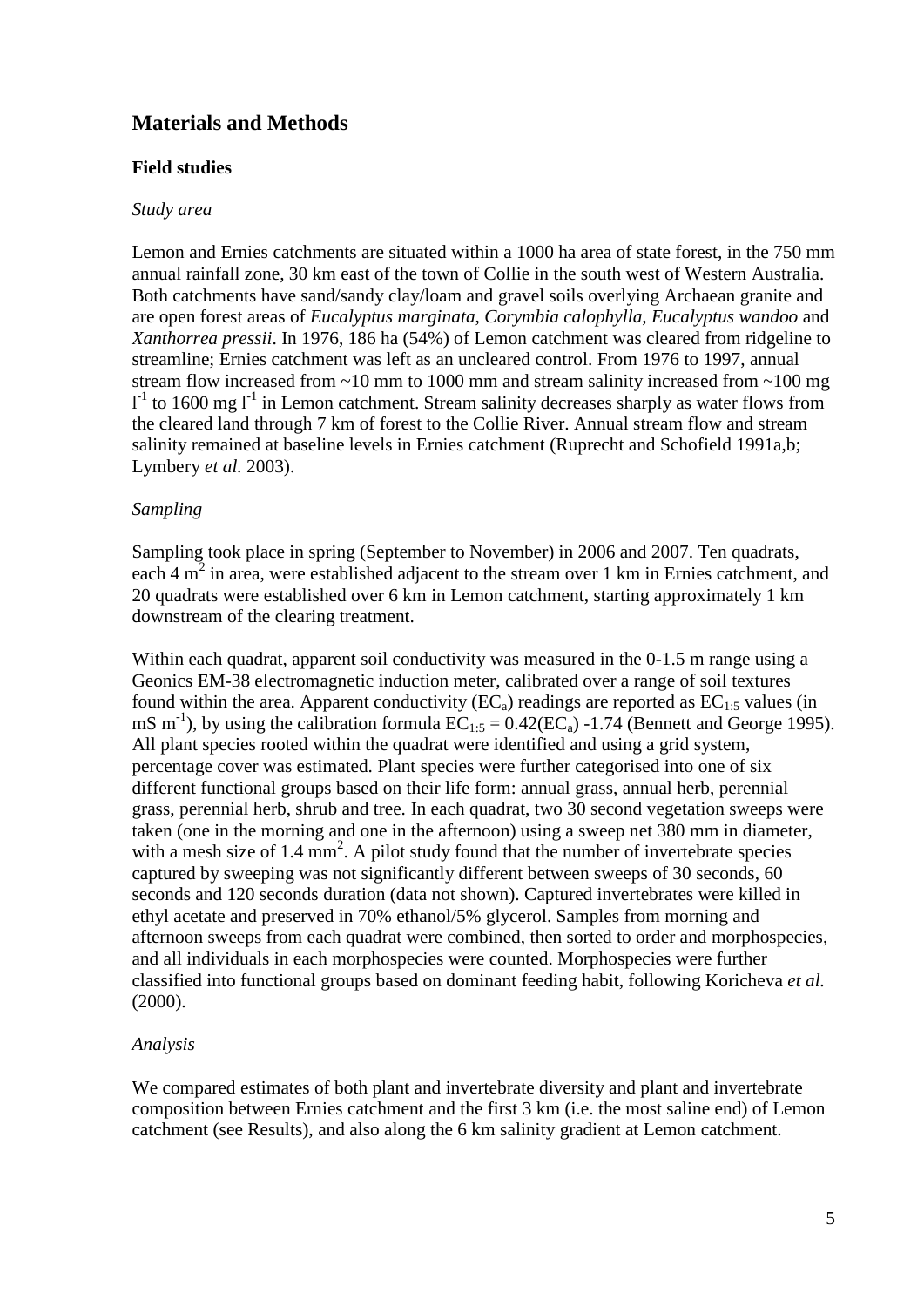Plant and invertebrate species diversity for each quadrat was estimated by the number of species (S), Margalef's species richness index (d, the number of species corrected for differences in abundance; Margalef 1958) and the Shannon-Wiener index (H; Shannon 1948). Functional group diversity for each quadrat was estimated by the number of species in each life form category (for plants) or feeding habit category (for invertebrates). Differences in these parameters among catchments were tested by analysis of variance, while relationships of the parameters with soil salinity along the salinity gradient in Lemon catchment were tested by linear regression. All variables were tested for normality and transformed, if necessary, prior to analysis.

Similarity in species composition of plants and invertebrates among quadrats were estimated from square root transformed percentage cover or frequency data, by using the Bray-Curtis coefficient (Bray and Curtis 1957). Patterns of similarity were assessed with non-metric multidimensional scaling (Kruskal and Wish 1978) of pairwise similarity coefficients. Stress values, or the distortion between the original similarity rankings and similarity rankings in the ordination plot, were compared at different dimensionalities of ordination to determine the most suitable plot dimensions. A stress value of 0.2 or less was taken to indicate a reasonable representation of rank similarities by the ordination plot (Clarke 1993). Differences in species composition among catchments was tested by a permutation procedure applied to the pairwise similarity matrix (ANOSIM, implemented using the computer package PRIMER 6.0; Clarke and Gorley 2006). The contribution of individual species to the dissimilarity among catchments was assessed by averaging the Bray-Curtis similarity term for each species over all pairwise quadrat combinations, using the SIMPER procedure in PRIMER 6.0 (Clarke and Gorley 2006). Differences in species composition along the salinity gradient in Lemon catchment were tested by constructing a similarity matrix between all pairs of quadrats from Euclidean distance estimates of soil salinity, and correlating this matrix with the matrix of Bray-Curtis similarities using the RELATE procedure in PRIMER 6.0 (Clark and Gorley 2006). The contribution of individual species to the dissimilarity among quadrats with different soil salinities was assessed by binning quadrats into soil salinity groups (low =  $EC_{1:5}$ )  $<$  30 mSm<sup>-1</sup>; high = EC<sub>1:5</sub>  $\geq$  30 mSm<sup>-1</sup>) and then averaging the Bray-Curtis similarity term for each species over all pairwise quadrat combinations, using the SIMPER procedure in PRIMER 6.0 (Clarke and Gorley 2006).

### **Laboratory studies**

#### *Seeds and seed collection*

Eleven native riparian plant species found in the catchments were chosen for study: the tree *Corymbia calophylla*; the shrubs *Astartea fascicularis*, *Bossiaea eriocarpa*, *Hakea lissocarpha*, *Hakea prostrata*, *Hakea undulata*, *Hakea varia*, *Hypocalymma angustifolium*, *Melaleuca viminea* and *Xanthorrhoea preissii*; and the grass *Neurachne alopecuroidea*. These species were chosen based on their observed distribution in relation to soil salinity in the field, and on the availability of their seeds. Seeds were collected from within the Collie River provenance in 2007, by local native seed suppliers. The seeds were coated with Dryacide® grain protectant and stored until testing commenced. Prior to testing, a subsample of each seed batch was tested for viability by making a longitudinal cut; seeds which were firm and creamy-white in colour were assumed to be viable. The remaining seeds in each batch were weighed, sterilised using 1% sodium hypochlorite solution for ten minutes, then rinsed with distilled water and allowed to dry.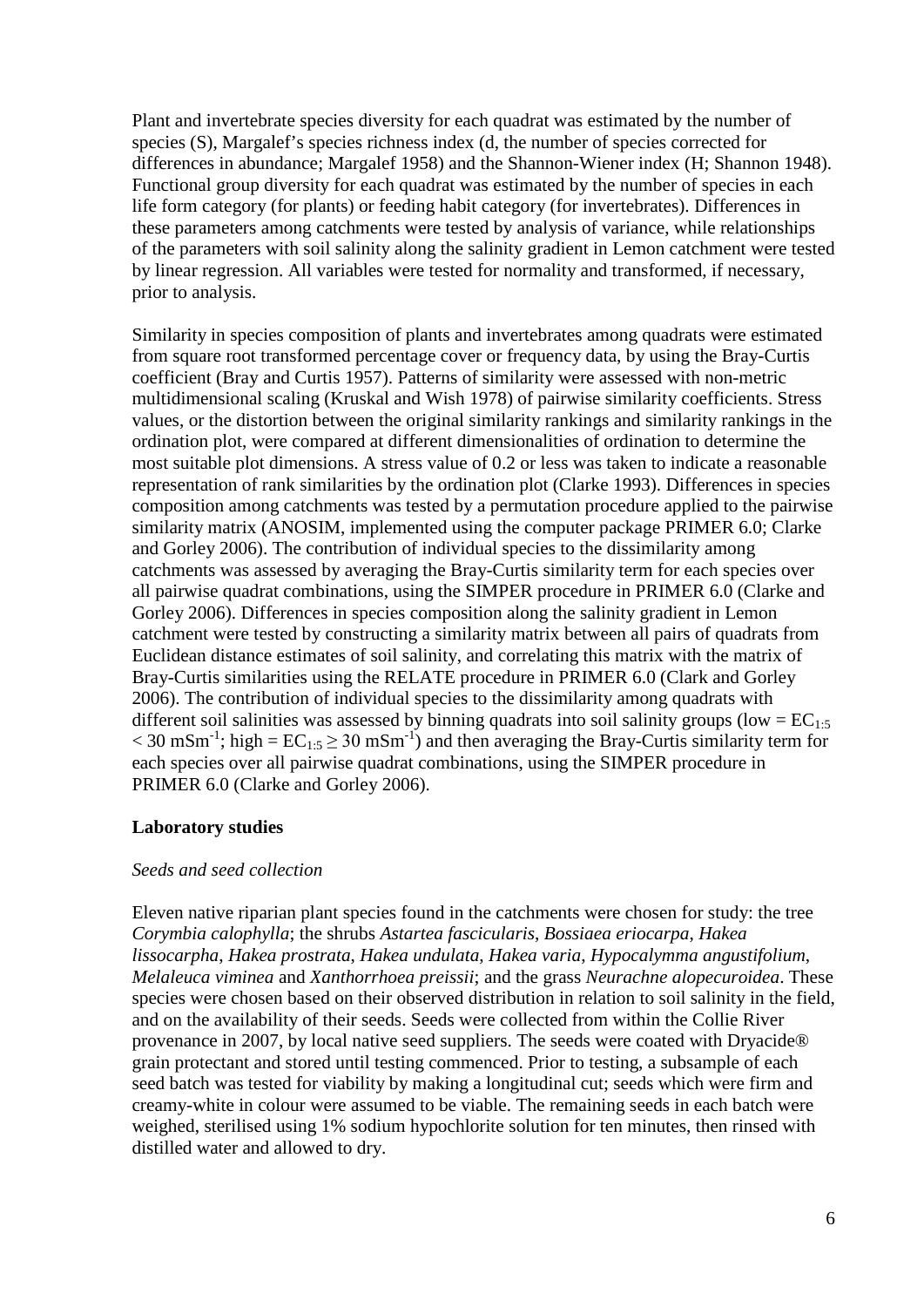### *Germination trials*

Germination response of the seeds was tested at various salinity treatments, prepared by dissolving NaCl in distilled water. Treatment levels are expressed as equivalent  $EC_{1:5}$  soil conductivity levels in mS  $m^{-1}$ . Seeds of all plant species were tested at 0, 100, 120 and 140 mS m<sup>-1</sup>. Eight replicates of each species were exposed to the treatment levels. Each replicate consisted of 10 seeds, placed on two sheets of Whatman No. 1 filter paper in a 9 cm Petri dish. The filter paper was pre-soaked in 5 mL of test solution, with an additional 2 ml added to the Petri dish, enabling the filter paper to be moist, without free water collecting in the container. The Petri dishes were covered with lids and randomly arranged in a dark incubator set at  $15^{\circ}$ C.

Dishes were examined daily and any seeds that had germinated were counted and removed. Germination was deemed to have occurred once the radicle was at least three times the length of the seed. The test was considered complete once seeds had germinated or until no further germination had occurred after two successive counts, after which any un-germinated seeds were cut in half to test for viability. Percentage germination was calculated for each replicate and compared among treatments and species by analysis of variance, after arcsine transformation.

## **Results**

### **Soil salinity**

There was a significant difference in soil salinity between catchments, with salinity being greater in Lemon catchment (Table 1; ANOVA,  $F_{1,28} = 13.36$ ,  $P = 0.001$ ). In Lemon catchment, salinity within quadrats was inversely related to distance downstream from the cleared portion of the catchment (Figure 1;  $r^2=0.48$ ,  $F_{1,18}$ ,  $P = 0.001$ ). Comparisons of plant and invertebrate diversity between catchments therefore utilised the first 10 upstream quadrats at Lemon catchment, where soil salinity was usually greater than 30 mS  $m^{-1}$  (see Figure 1).

**Table 1.** Mean, standard error and range of soil salinities  $(EC_{1:5})$  measured in all quadrats in each catchment.

| Catchment |      | Mean salinity (mS $m^{-1}$ ) Standard error (mS $m^{-1}$ ) | Range $(mS m^{-1})$ |
|-----------|------|------------------------------------------------------------|---------------------|
| Ernies    | 11.4 | 1.8                                                        | $5.6 - 18.6$        |
| Lemon     | 32.4 | 3.9                                                        | $14.4 - 71.8$       |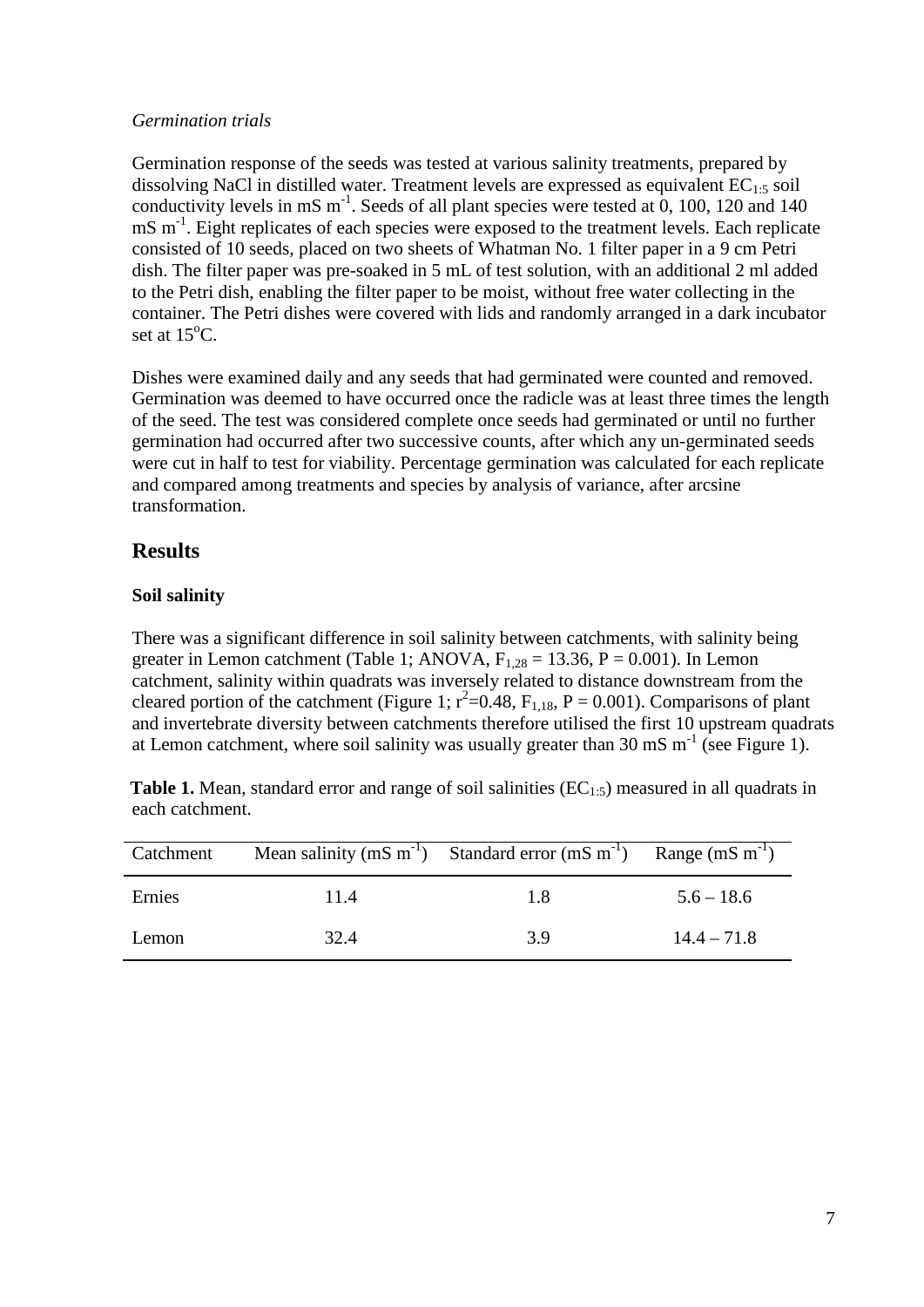

**Figure 1.** Relationship between soil salinity  $(EC_{1.5}, \text{mS m}^{-1})$  and distance downstream (m) from the cleared area at Lemon catchment.

#### **Plant species diversity and composition**

All plant species diversity measures were greater in Ernies than in Lemon catchment, although this difference was significant only for d (Table 2;  $F_{1,20} = 4.94$ ,  $P = 0.04$ ). All plant life forms were present in both catchments (Figure 2), with shrubs being relatively more common in Ernies catchment ( $F_{1,20} = 21.14$ ,  $P = 0.002$ ) and annual grasses and herbs being relatively more common in Lemon catchment (for annual grasses,  $F_{1,20} = 31.65$ ,  $P < 0.0001$ ; for annual herbs  $F_{1,20} = 5.32$ ,  $P = 0.03$ ). There was a significant difference in plant species composition between catchments (Figure 3; ANOSIM,  $\rho = 0.54$ , P = 0.001). SIMPER analysis showed that major contributors to this dissimilarity between catchments were the shrubs *Hypocalymma angustifolium* and *Hakea prostrata*, which were relatively more common in Ernies catchment, and the shrubs, *Melaleuca viminea* and *Xanthorrhoea preissii*, which were relatively more common in Lemon catchment.

**Table 2**. Mean (with standard error in parentheses) number of plant species (S), Margalef's species richness index (d) and Shannon-Wiener species diversity index (H) in Ernies and Lemon catchments.

| Catchment |           |            | н          |
|-----------|-----------|------------|------------|
| Ernies    | 13.1(1.4) | 2.76(0.29) | 1.46(0.20) |
| Lemon     | 10.2(1.3) | 1.89(0.26) | 1.05(0.18) |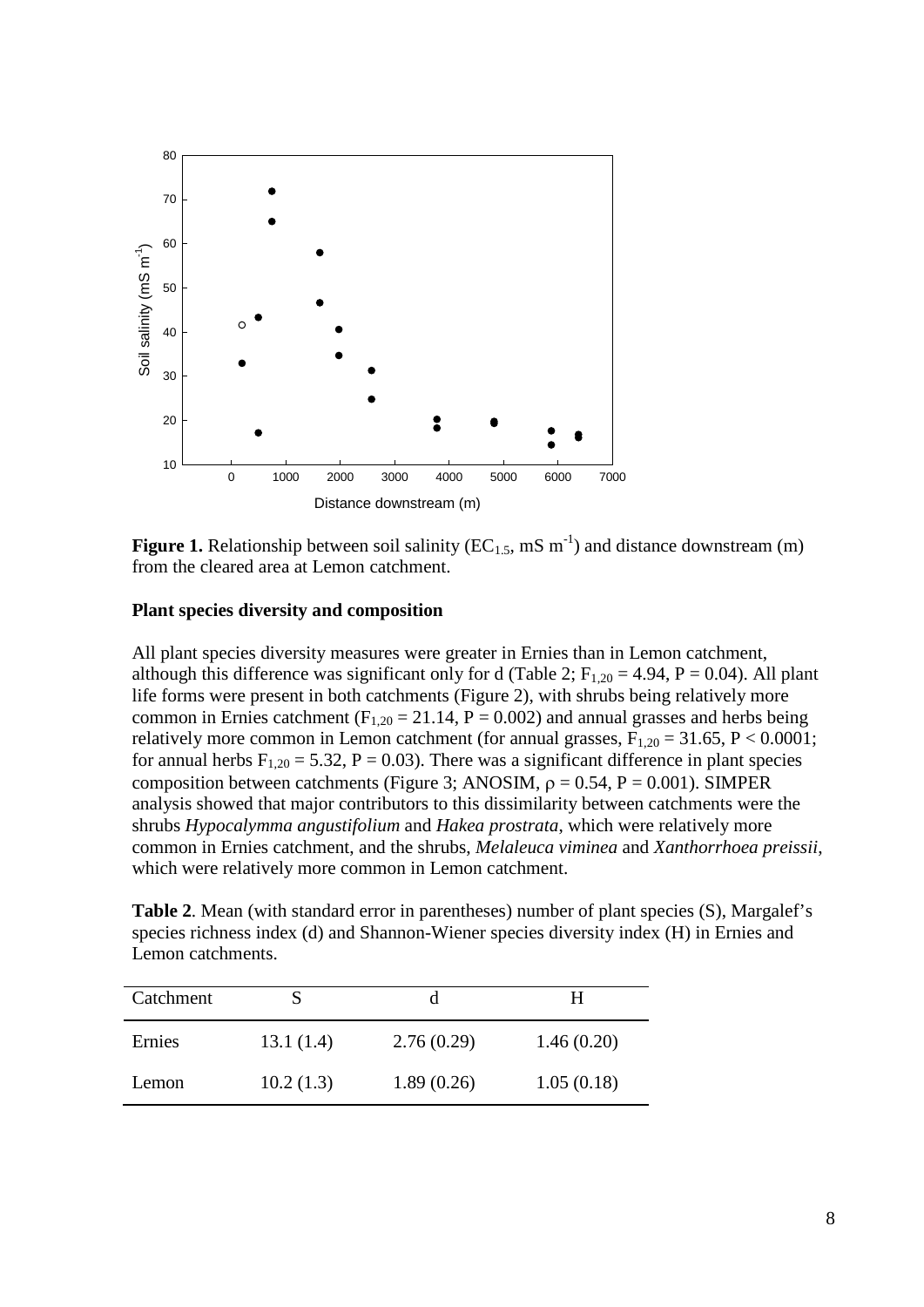

**Figure 2.** Mean number of species per quadrat (with standard error bars) of each major plant life-form in Ernies (black) and Lemon (grey) catchments.



**Figure 3**. Multidimensional scaling plot of quadrat samples from Ernies (black) and Lemon (grey) catchments, grouped by Bray-Curtis similarity coefficients of plant species composition.

Within Lemon catchment, all plant species diversity measures were inversely related to soil salinity (Figure 4), although this relationship was significant only for S ( $r^2 = 0.22$ ,  $F_{1,19} = 5.13$ ,  $P = 0.04$ ) and H ( $r^2 = 0.41$ ,  $F_{1,19} = 12.28$ ,  $P = 0.002$ ). All plant life forms were found along the salinity gradient, with no significant relationships with soil salinity. There was some separation of plant species composition with soil salinity, although it was not quite significant (Figure 5; RELATE, ρ = 0.18, P= 0.07). SIMPER analysis showed that the shrubs *Acacia*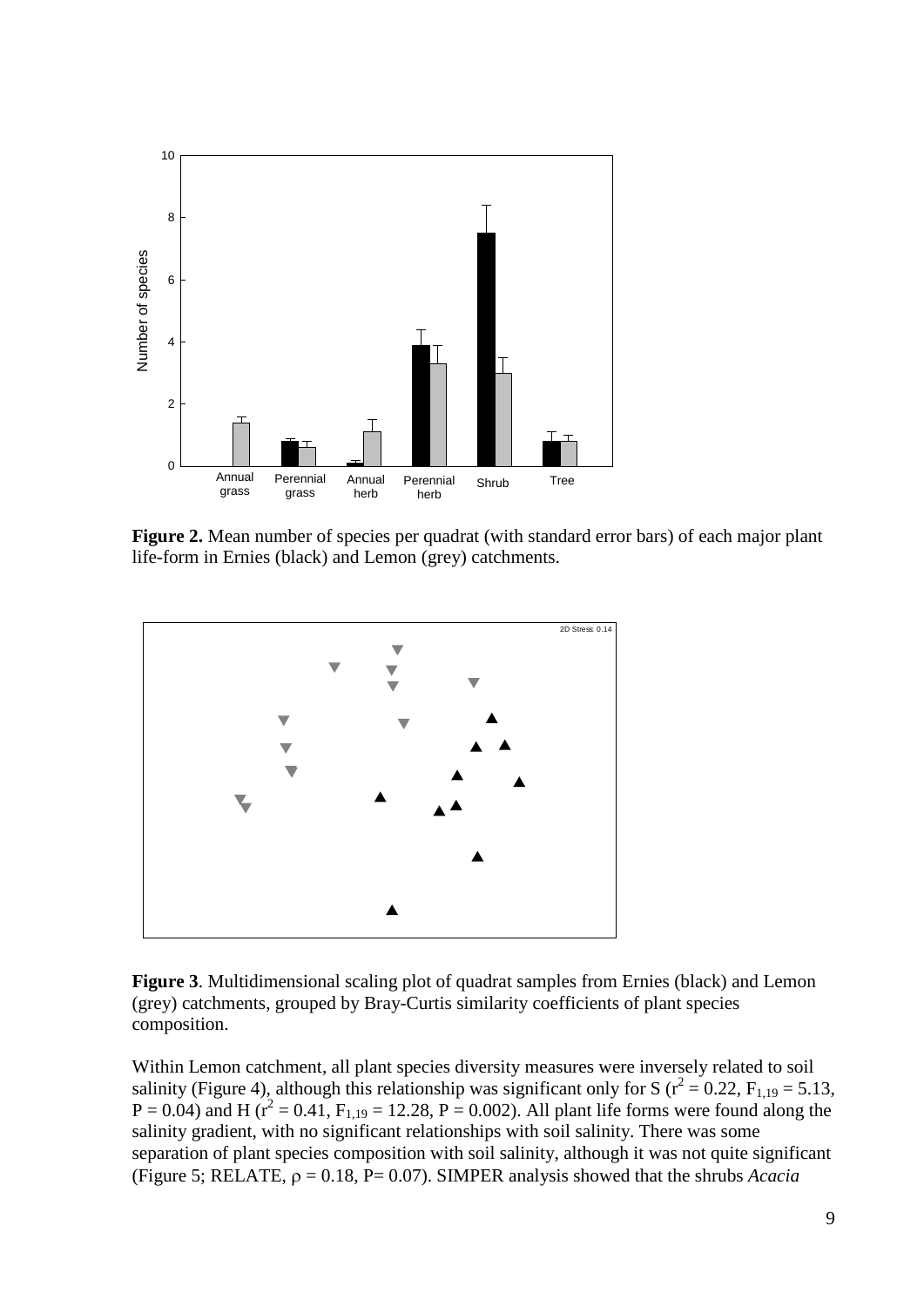*saligna*, *Hypocalymma angustifolium*, *Hakea varia, Astartea fascicularus*, *Hakea prostrata*, *Loxocarya flexuosa* and *Bossiaea eriocarpa*, and the perennial grasses *Microlaena stipoides* and *Neurachne alopecuroidea* were relatively more common at lower soil salinities, while the annual herb *Cotula coronopifolia*, the tree *Corymbia calophylla* and the shrubs *Melaleuca viminea*, *Kunzea micrantha* and *Xanthorrhoea preissii* were relatively more common at higher soil salinities.



**Figure 4.** Relationship between soil salinity  $(EC_{1:5}, \text{mS m}^{-1})$  and (a) number of plant species (S), (b) Margalef's species richness index (d) and (c) Shannon-Wiener species diversity index (H) in quadrat samples from Lemon catchment.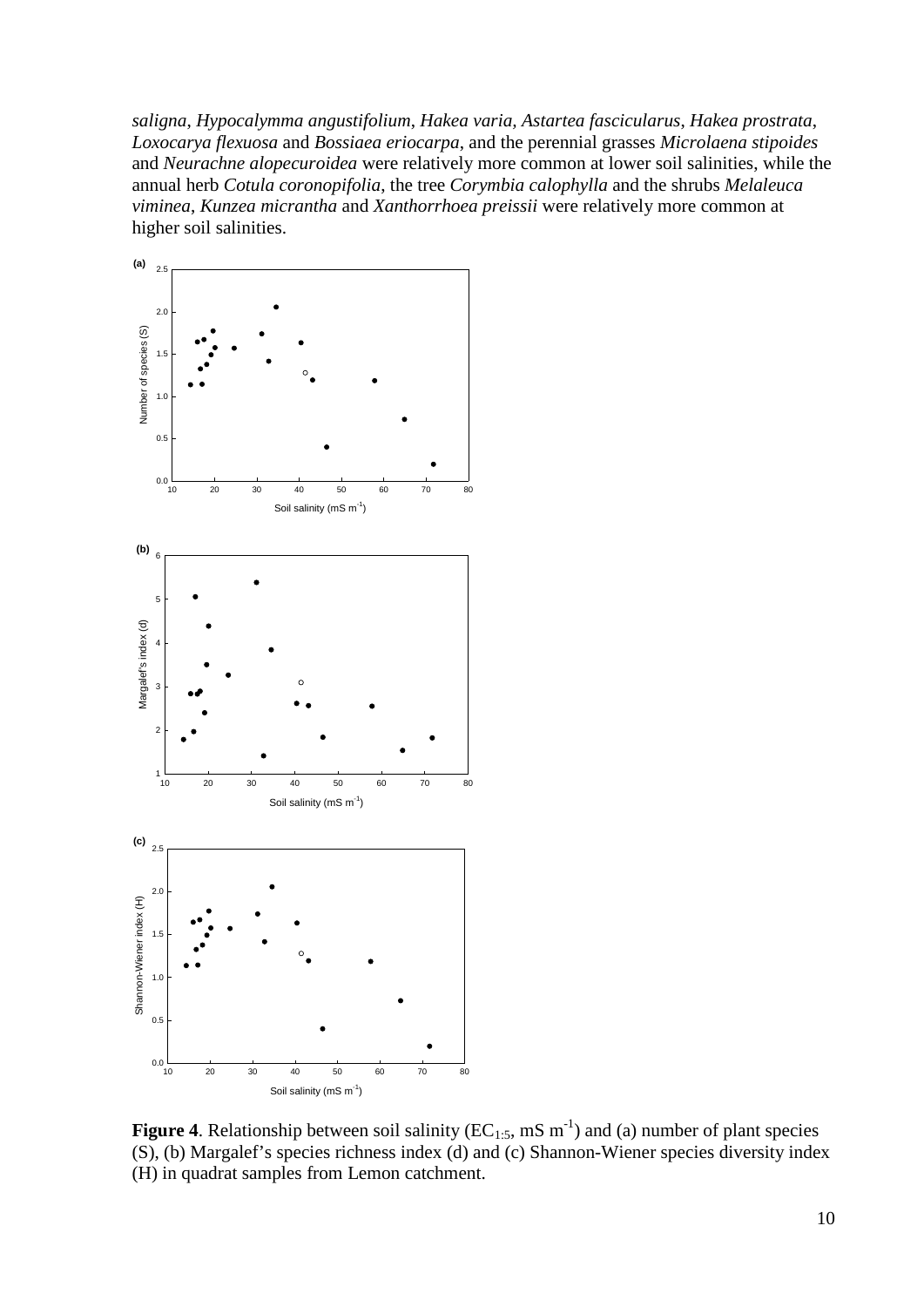

**Figure 5**. Multidimensional scaling plot of quadrat samples from Lemon catchment, grouped by Bray-Curtis similarity coefficients of plant species composition. The soil salinity value for each quadrat ( $EC_{1:5}$ , mS m<sup>-1</sup>) is represented by the size of the superimposed bubble.

### **Invertebrate species diversity and composition**

All invertebrate species diversity measures were greater in Ernies than in Lemon catchment, although the difference was significant only for H (Table 3;  $F_{1,18} = 162.89$ ;  $P < 0.0001$ ). All invertebrate feeding groups were relatively more common in Ernies than in Lemon catchment and this difference was significant for predators (Figure 6;  $F_{1,18} = 4.10$ ,  $P = 0.05$ ). There was a significant difference in invertebrate species composition between catchments (Figure 7; ANOSIM,  $\rho = 0.20$ ,  $P = 0.002$ ). This was due principally to a significantly greater number of species of Araneae in Ernies than in Lemon catchment ( $15.5 \pm 3.9$  compared to  $5.9 \pm 1.2$ ; F<sub>1,18</sub>  $= 5.57$ ,  $P = 0.03$ ) and a significantly greater number of species of Diptera in Lemon than in Ernies catchment (25.9  $\pm$  6.5 compared to 4.8  $\pm$  1.2; F<sub>1,18</sub> = 10.16, P = 0.005).

**Table 3**. Mean (with standard error in parentheses) number of invertebrate species (S), Margalef's species richness index (d) and Shannon-Wiener species diversity index (H) in Ernies and Lemon catchments.

| Catchment |           | a        | н        |
|-----------|-----------|----------|----------|
| Ernies    | 19.8(2.6) | 5.0(0.4) | 2.5(0.1) |
| Lemon     | 16.5(3.0) | 4.7(0.7) | 0.9(0.1) |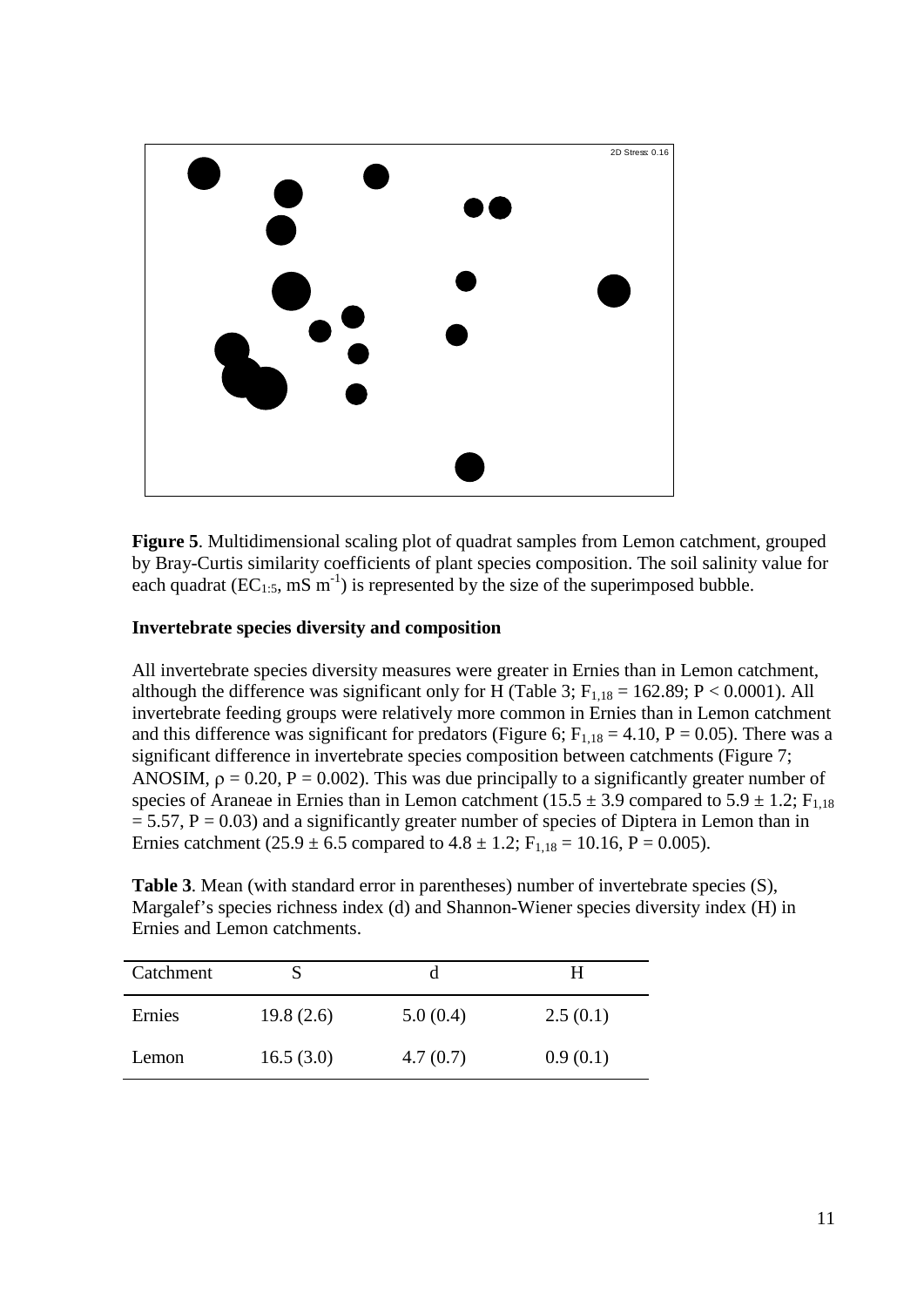

**Figure 6.** Mean number of species per quadrat (with standard error bars) of each major invertebrate feeding group in Ernies (black) and Lemon (grey) catchments.



**Figure 7**. Multidimensional scaling plot of quadrat samples from Ernies (black) and Lemon (grey) catchments, grouped by Bray-Curtis similarity coefficients of invertebrate species composition.

Within Lemon catchment, all invertebrate species diversity measures were significantly inversely related to soil salinity (Figure 8; for S,  $F_{1,18} = 7.02$ , P = 0.02; for d,  $F_{1,18} = 6.43$ , P = 0.02; for H,  $F_{1,18} = 6.44$ ,  $p = 0.02$ ). Invertebrate species composition was also significantly related to soil salinity values (Figure 9;  $\rho = 0.26$  P = 0.02). This was due principally to a significant decrease in the number of species of predators, particularly Aranaea, as soil salinity increased (Figure 10; for all predators,  $r^2 = 0.23$ ,  $F_{1,18} = 5.37$ ,  $P = 0.03$ ; for Aranaea,  $r^2$  $= 0.30$ ,  $F_{1,18} = 7.89$ ,  $P = 0.01$ ). There were also moderately strong negative relationships between soil salinity and the species richness of a number of other invertebrate orders, including Thysanoptera ( $r^2 = 0.27$ ,  $F_{1,18} = 6.73$ ,  $P = 0.02$ ) and Collembola ( $r^2 = 0.23$ ,  $F_{1,18} =$ 5.28,  $P = 0.03$ ).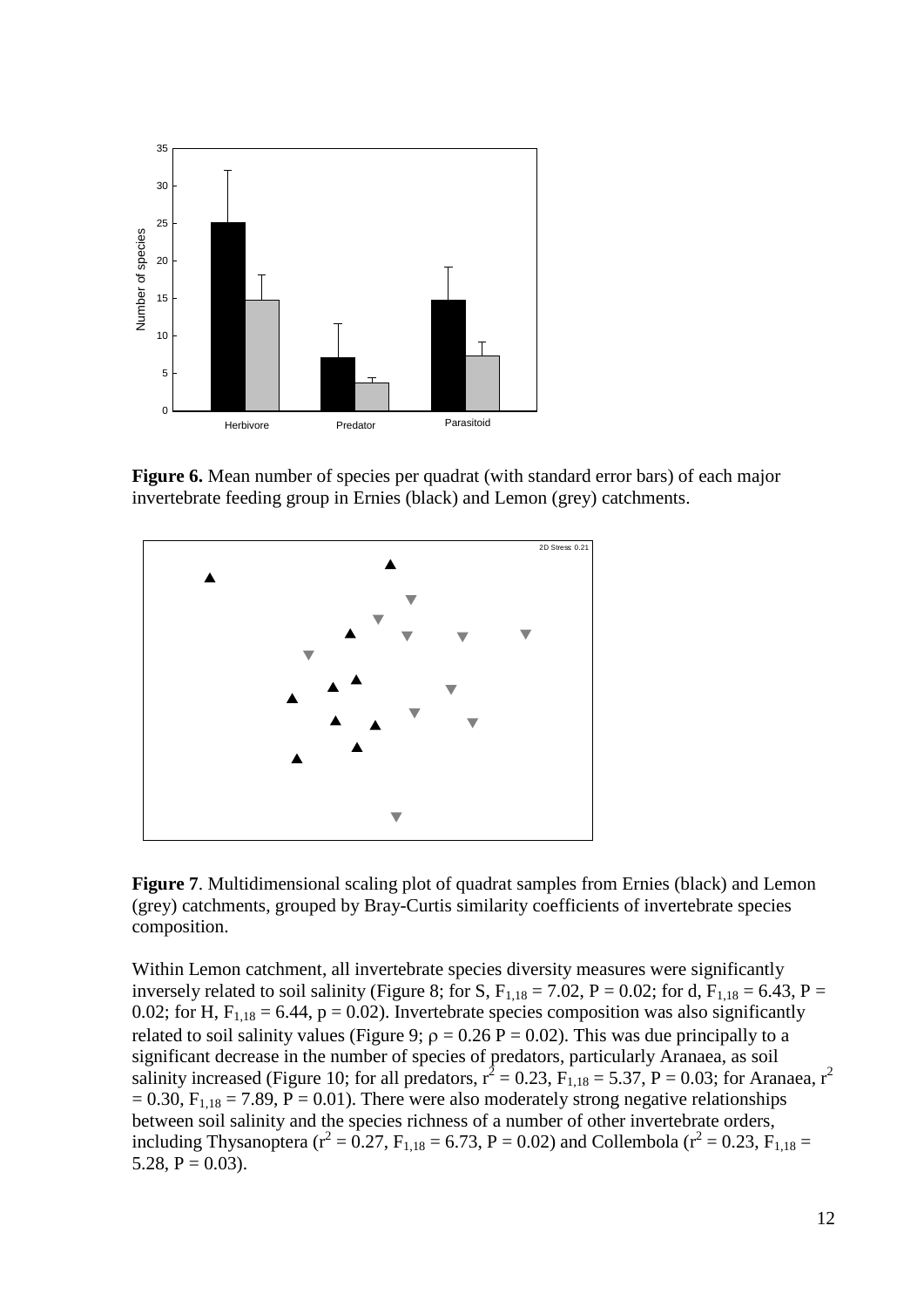

**Figure 8**. Relationship between soil salinity ( $EC_{1:5}$ , mS  $m^{-1}$ ) and (a) number of invertebrate species (S), (b) Margalef's species richness index (d) and (c) Shannon-Wiener species diversity index (H) in quadrat samples from Lemon catchment.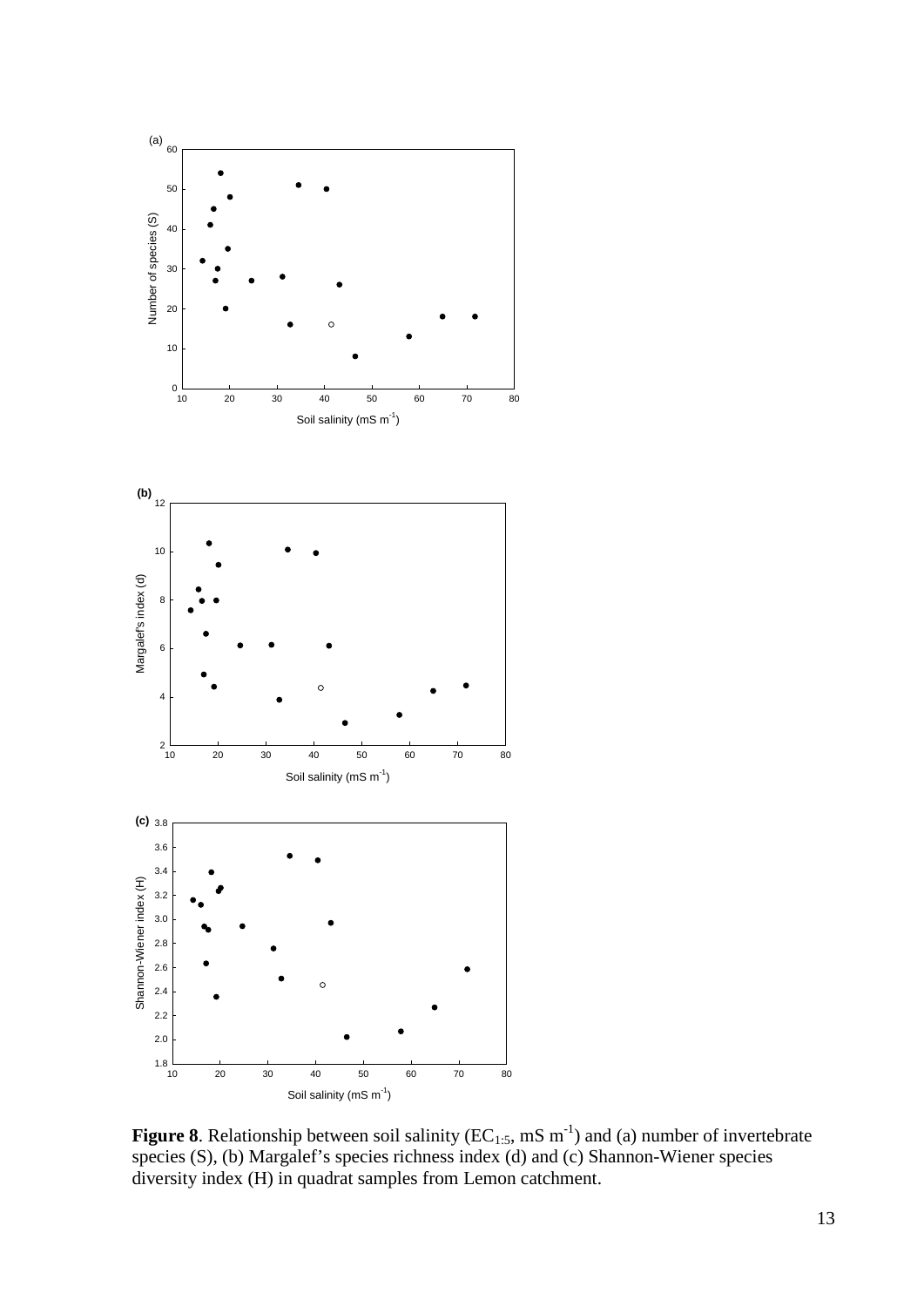

**Figure 9**. Multidimensional scaling plot of quadrat samples from Lemon catchment, grouped by Bray-Curtis similarity coefficients of invertebrate species composition. The soil salinity value for each quadrat ( $EC_{1:5}$ , mS m<sup>-1</sup>) is represented by the size of the superimposed bubble.



**Figure 10**. Relationship between soil salinity ( $EC_{1:5}$ , mS  $m^{-1}$ ) and the number of species of all predators (white) and Araneae (black) in quadrat samples from Lemon catchment.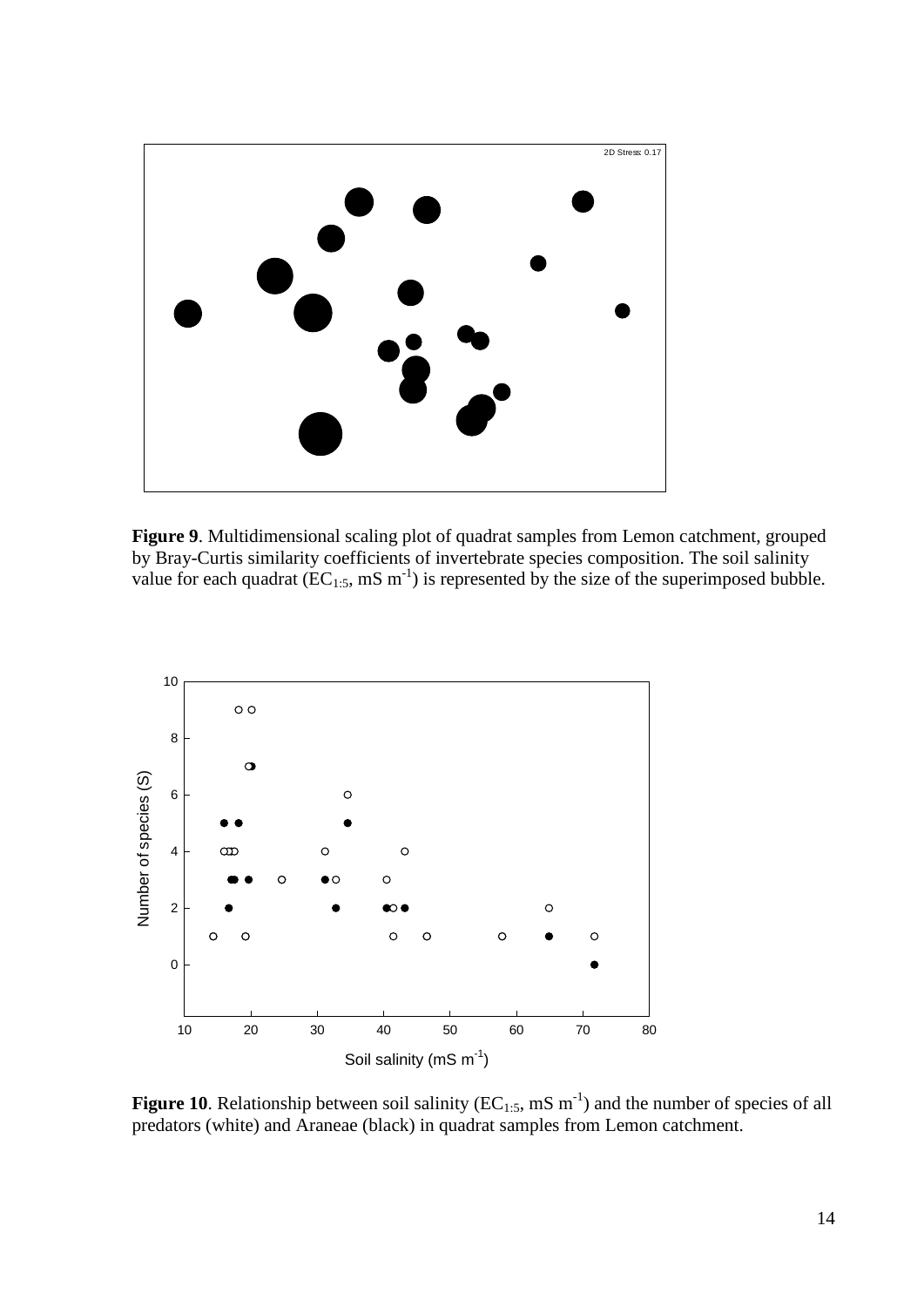#### **Trophic interactions**

Over the salinity gradient in Lemon catchment, invertebrate species diversity measures were positively related to plant species diversity measures (Figure 11), significantly so for S ( $r^2$  = 0.19,  $F_{1,18} = 4.20$ ,  $P = 0.05$ ) and H ( $r^2 = 0.39$ ,  $F_{1,18} = 11.57$ ,  $P = 0.003$ ). When the number of species of each invertebrate order were compared to the number of plant species, significant positive relationships were found only for Aranaea ( $r^2 = 0.47$ ,  $F_{1,18} = 16.11$ ,  $P = 0.0008$ ) and Hemiptera ( $r^2 = 0.21$ ,  $F_{1,18} = 4.92$ ,  $P = 0.04$ ) (Figure 12).



**Figure 11.** Relationship between plant and invertebrate species diversity measures over all quadrats within Lemon catchment: (a) number of species (S); (b) Margalef's species richness index (d); (c) Shannon-Wiener diversity index (H).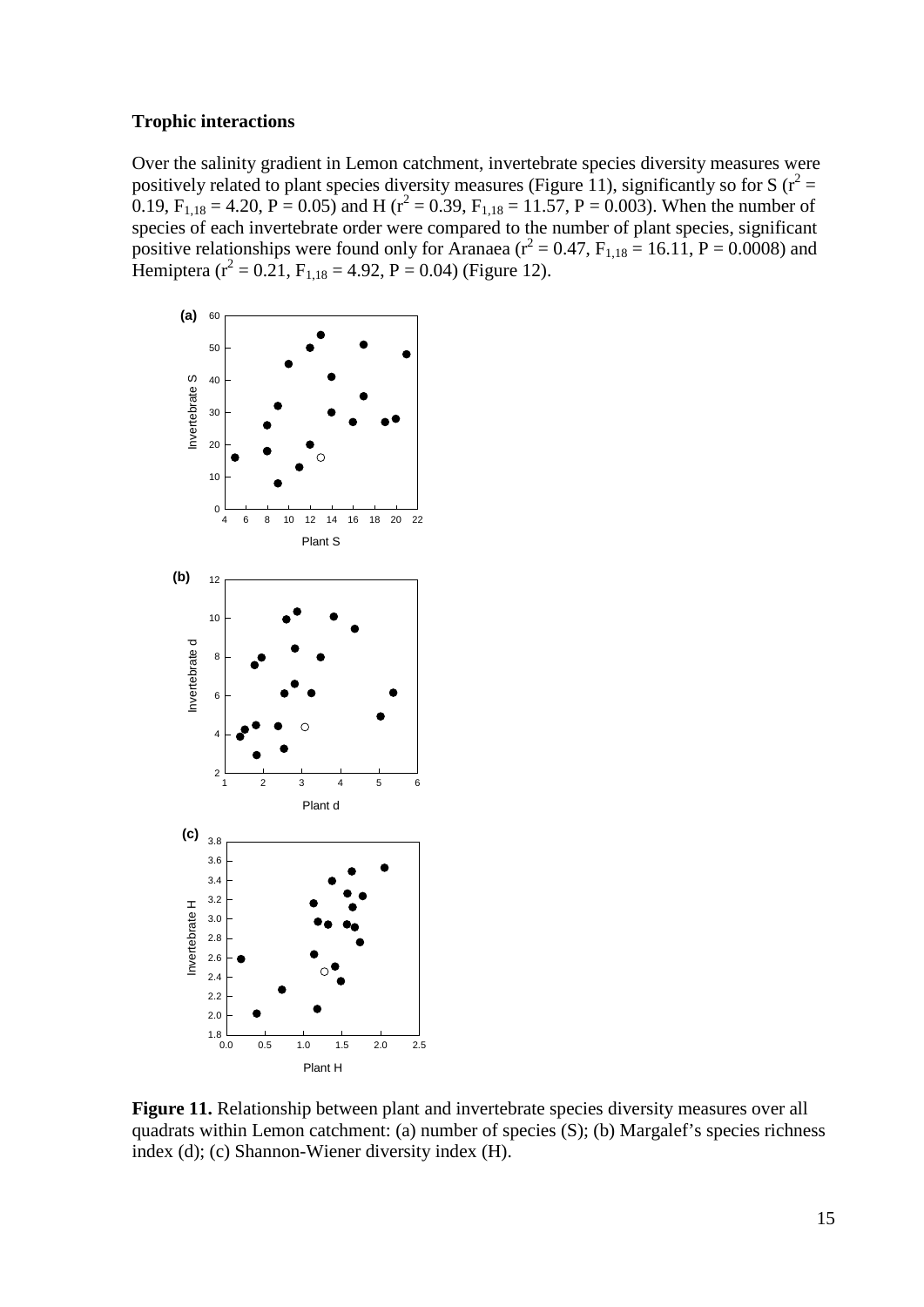

**Figure 12.** Relationship between the number of species of plants and the number of species of Araneae (black) and Hemiptera (white) over all quadrats in Lemon catchment.

#### **Plant germination trials**

Germination rate differed significantly among species (2-way ANOVA,  $F_{10,308} = 156.46$ , P < 0.0001), with least square means (LSM), averaged over salinity treatments, varying from 12.5% for *Astartea fascicularis* to 95.0% for *Hakea lissocarpha*. There was also a significant difference in germination rate among salinity treatments ( $F_{3,308} = 40.66$ ,  $P < 0.0001$ ), with germination being greater at 0 mS  $\text{m}^{-1}$  (LSM, averaged over species = 53.9%) and least at 140 mS m<sup>-1</sup> (LSM = 32.4%). In addition, there was a significant interaction term ( $F_{30,308} = 4.87$ , P < 0.0001), indicating that species differed in their germination response at different salinities.

Single species analyses found significantly lower germination rates at higher salinity treatments for five of the 11 species tested: *Bossiaea eriocarpa* ( $F_{3,28} = 12.44$ ,  $P < 0.0001$ ); *Hypocalymma angustifolium* (F3,28 = 4.14, P < 0.02); *Hakea lissocarpha* (F3,28 = 2.91, P = 0.05); *Hakea undulata* (F<sub>3,28</sub> = 25.38, P < 0.0001; and *Hakea varia* (F<sub>3,28</sub> = 11.91, P < 0.0001). There was also a strong, but non-significant, negative trend between germination rates and salinity for *Hakea prostrata* ( $F_{3,28} = 2.52$ ,  $P = 0.08$ ), but no effects of salinity on the germination rates of *Astartea fascicularis*, *Corymbia calophylla Melaleuca viminea*, *Neurachne alopecuroidea* and *Xanthorrhoea preissii* (Figure 13).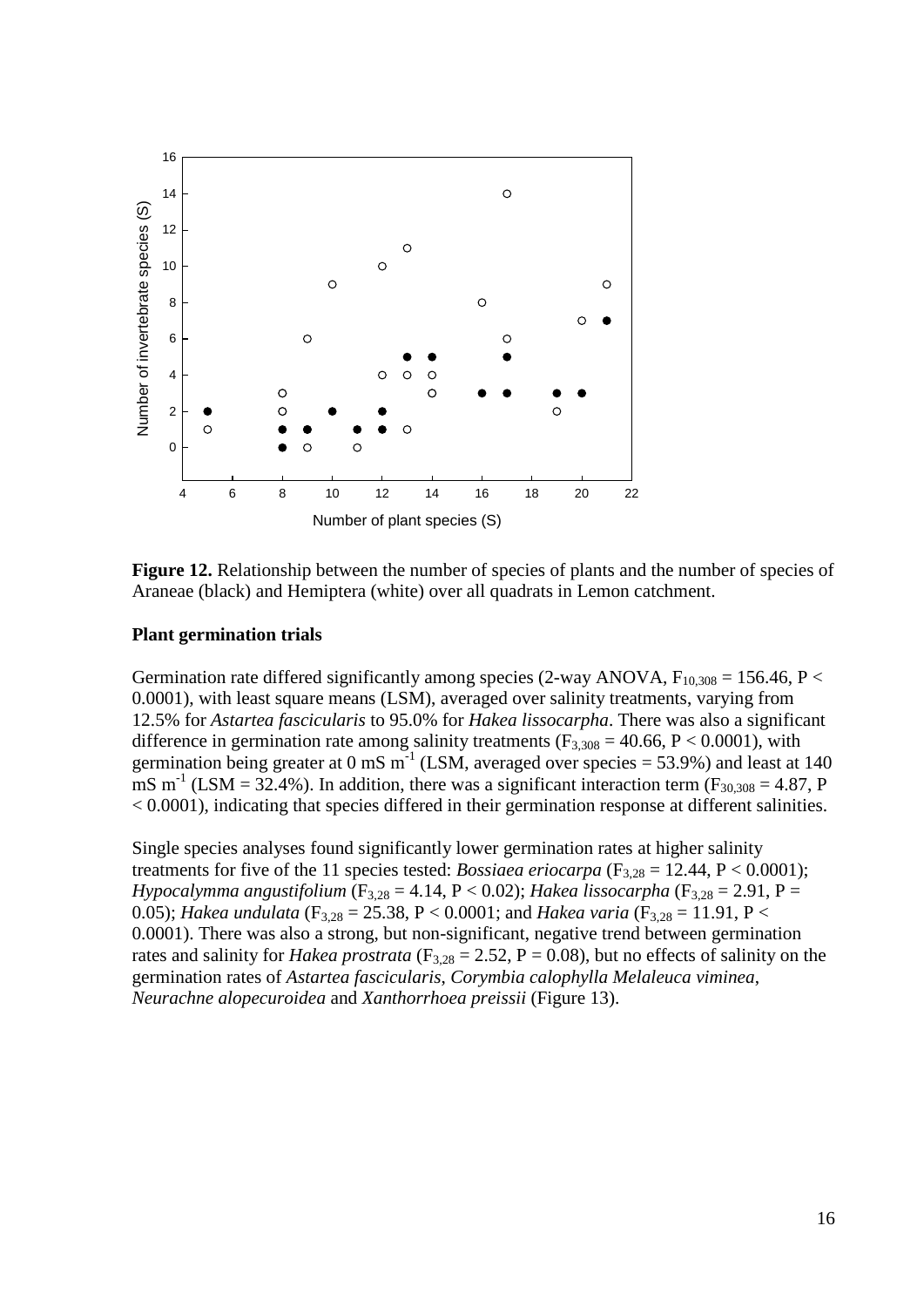

**Figure 13.** Percentage germination (with standard error bars) at four different salinity treatments for 6 different plant species; (a) *Bossiaea eriocarpa*, (b) *Hypocalymma angustifolium*; (c) *Hakea lissocarpha*, (d) *Hakea prostrata*, (e) *Hakea undulata*, (f) *Hakea varia*. For each species, values with the same letter are not significantly different by Tukey's HSD test.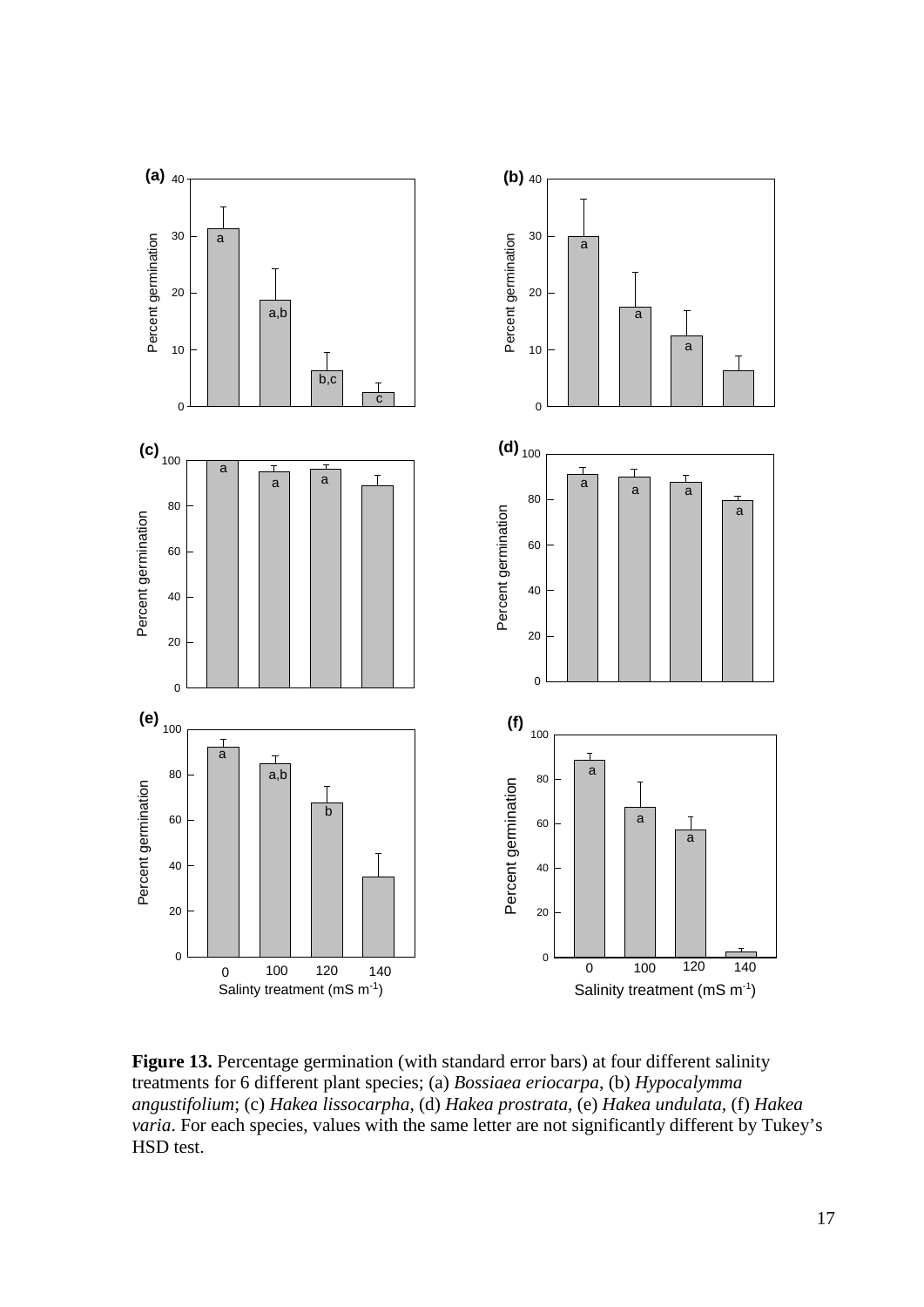### **Discussion**

It has been estimated that more than 20,000 km of streams and rivers in Australia are currently affected by secondary salinisation (National Land and Water Resources Audit 2001). Riverine salinisation occurs as a result of the direct seepage of saline groundwater into the river system, by salt deposited on the land surface being washed into drainage lines, and by the discharge of saline groundwater from drainage and pumping schemes used to repair salinised land. The adverse effects of secondary salinisation on aquatic biota has now been demonstrated in a range of observational and experimental studies (Hart *et al.* 1990, 1991; Bunn and Davies 1992; Mitchell and Richards 1992; Metzeling 1993; Zalizniak *et al.* 2006; Horrigan *et al.* 2007; Nielsen *et al.* 2008; James *et al.* 2009). It has also been postulated that stream salinisation will affect terrestrial, riparian flora and fauna (Hart *et al.* 1990, 1991), although empirical confirmation of these effects from field studies are rare.

We have previously reported negative correlations between soil salinity and riparian plant species diversity, both among adjacent catchments and along a salinity gradient within the same catchment of the Collie River in the south west of Western Australia (Lymbery *et al.* 2003; Doupé *et al.* 2006). These findings were confirmed in the present study and are presumably due to the adverse effects of high soil salinity (or some correlated environmental variable) on particular plant species. Soil salinities  $(EC<sub>1:5</sub>)$  in the upstream area of Lemon catchment were as high as  $72 \text{ mS m}^{-1}$ , much greater than values which have found to impair the growth or survival of riparian plants in glasshouse studies (Hart *et al.* 1990, 1991).

As in our previous studies (Lymbery *et al.* 2003; Doupé *et al.* 2006), we found evidence that increasing salinity was associated with a change in the species composition of riparian plants. By comparing plant species composition both between catchments with different soil salinities and along a salinity gradient within a catchment, we have been able to provide some more detailed inferences of relationships between soil salinity and plant species abundance. In a previous study of differences among catchments, for example, we found a reduction in the relative abundance of perennial grasses and herbs, and an increase in the relative abundance of annual grasses and herbs in the more saline Lemon catchment (Lymbery *et al*. 2003). Comparisons over the salinity gradient in Lemon catchment, however, now indicate that the greater relative abundance of annuals compared to perennials does not appear to be related to differences in soil salinity; rather it may be a function of clearing at Lemon leading to invasion of more annual weed species in the whole catchment. Despite the absence of any general associations between plant life forms and soil salinity, by considering the results of this study and of Lymbery *et al.* (2003) and Doupé *et al.* (2006), it does appear that certain plant species are consistently more abundant at low salinities, while other species are consistently more abundant at high salinities.

The present study has provided experimental support for differences in the salinity tolerance of some of these plant species. In controlled experiments, increasing salinity adversely affected germination rates in *Bossiaea eriocarpa*, *Hypocalymma angustifolium*, *Hakea lissocarpha*, *Hakea undulata* and *Hakea varia*, all of which were relatively more common at low soil salinities, while there was no effect of salinity on germination rates in *Melaleuca viminea*, *Xanthorrhoea preissii* and *Corymbia calophylla*, which were all relatively more common at high soil salinities. There are however, some unexplained anomalies which need further investigation. First, much greater salinities were required to significantly reduce germination rates in laboratory experiments than are associated with differences in plant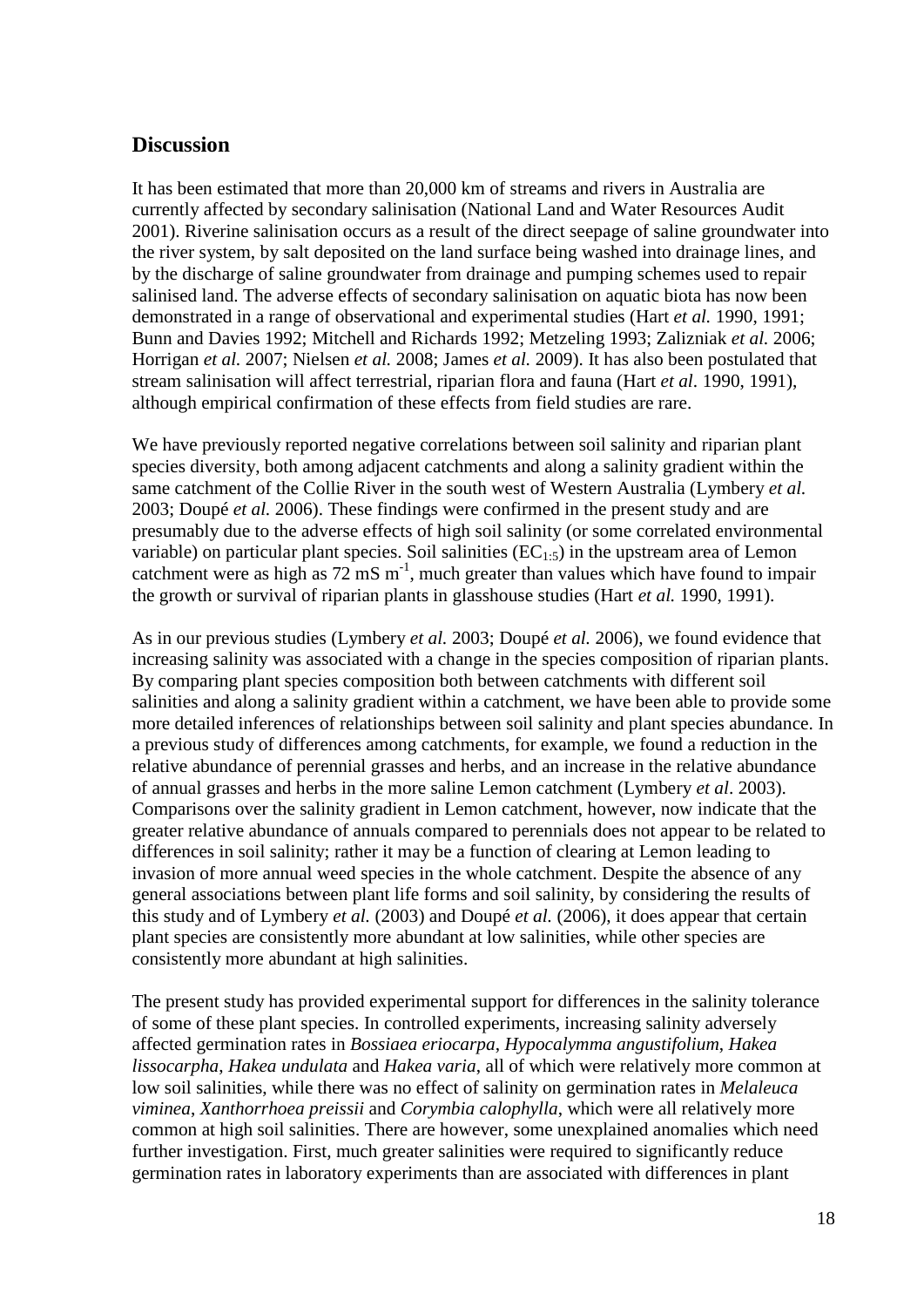composition in the field in Lemon catchment. Second, some species which appeared to be adversely affected by high salinity conditions in the field, such as *Astartea fascicularis* and *Neurachne alopecuroidea*, showed no germination response to increasing salinity in laboratory experiments. Germination is, of course, only one component of life history which may be affected by soil salinity and further experiments are needed to examine the effects of increasing salinity on growth and reproduction of riparian plants. Such data will not only provide an explanation of observed associations in the field between salinity and plant species composition, but will also provide valuable data on the environmental requirements of riparian plant species, which are essential for rehabilitation programs in riparian zones in south western Australia (Hancock *et al.* 1996).

Despite the demonstrated associations between soil salinity and plant species diversity and composition, we have found no evidence from this or our previous studies of a relationship between salinity and plant life form, functional group diversity or primary productivity. We have interpreted this as a potential decoupling between plant species diversity and riparian ecosystem functioning in response to increasing soil salinity in Lemon catchment (Doupé *et al.* 2006). One problem with our previous studies, however, is that they considered only one trophic level (i.e. riparian plants). There is increasing consensus that relationships between biodiversity and ecosystem function need to consider not only horizontal diversity within trophic levels, but also vertical diversity among different trophic levels (Duffy 2002; Montoya *et al.* 2003; Ives *et al.* 2005; Schmitz 2006).

In the present study, we found that increasing soil salinity was associated not only with reduced diversity of riparian plant species and a change in plant species composition, but also with reduced diversity of plant-dwelling invertebrate species and a change in invertebrate species composition. Furthermore, increasing soil salinity in Lemon catchment was also associated with a change in invertebrate functional group composition, caused largely by a negative relationship between salinity and the number of species of predatory spiders. Spiders are an important component of terrestrial ecosystems, with potentially large effects on ecosystem function through their role in trophic cascades (Churchill 1997; New 1999; Schmitz 2006). The decrease in spider species which is associated with increasing soil salinity in riparian ecosystems may have both top-down effects, through decreasing predation on herbivorous invertebrates, and bottom-up effects, through loss of a valuable prey item for vertebrates, including amphibians, reptiles, birds and mammals, that use the riparian zone for foraging and protection (Naiman and Decamps 1997).

There are a number of possible causal explanations for the negative association found in this study between soil salinity and spider diversity. Although the direct effects of salinity on terrestrial invertebrates have been poorly studied, there may be adverse physiological consequences through contact with increased salt concentrations in soil or plant tissue. A more likely causal pathway is through the indirect effects of salinity on plant species diversity. Reduced spider diversity may be associated with reduced plant diversity because plant diversity is correlated with the diversity of herbivorous prey species such as hemipterans, thysanopterans and collembolans. Alternatively (or additionally), less diverse plant communities may provide fewer feeding niches, as spiders often show highly specific associations with certain plant species and/or structural strata (Uetz 1991). We found much stronger associations between soil salinity and spider diversity than between soil salinity and herbivore diversity, which may indicate that salinity is acting upon spiders via reduced habitat complexity rather than reduced diversity of prey. Previous studies have also shown that species diversity, particularly of web-building spiders, is more often associated with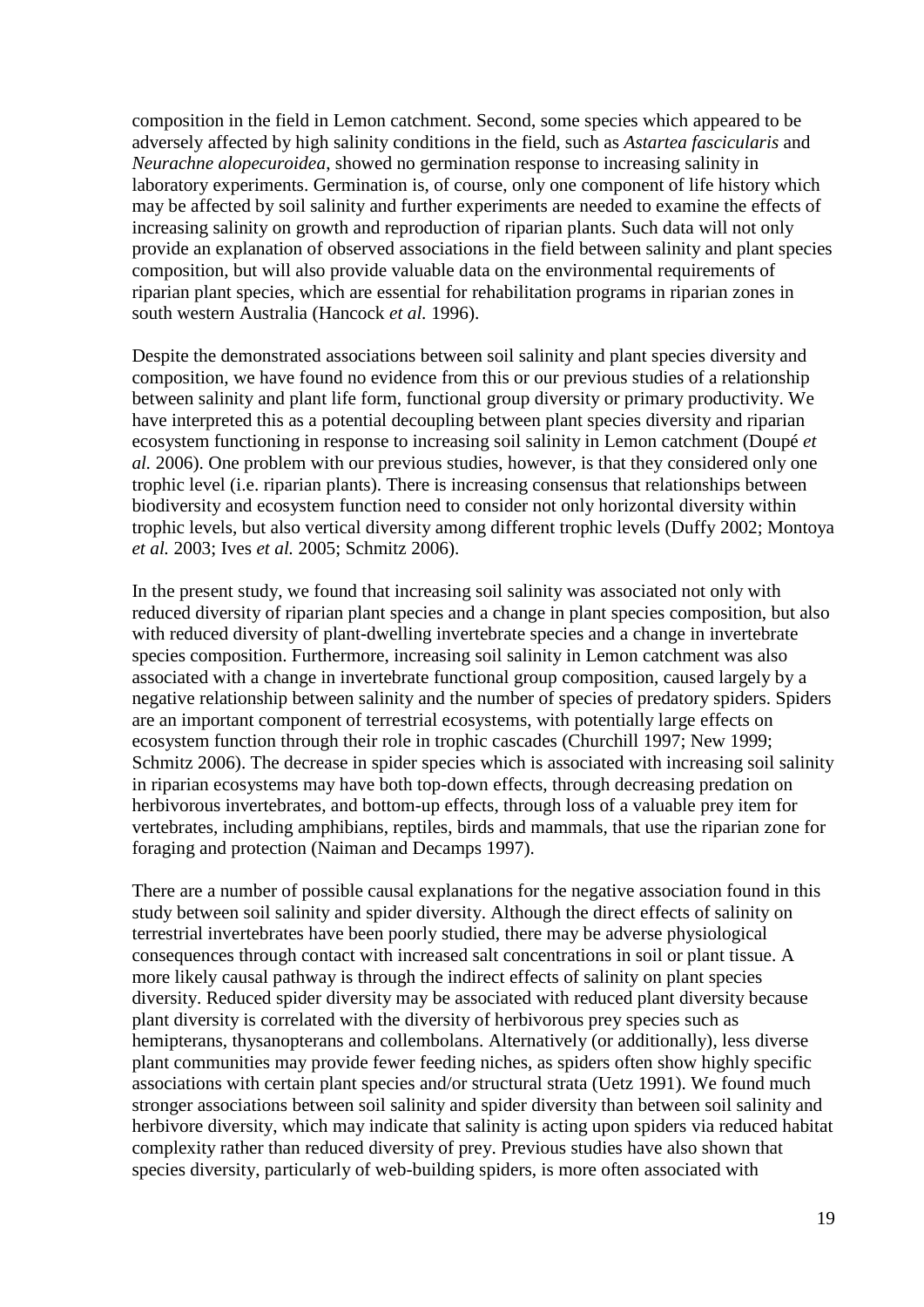vegetation structural diversity or habitat complexity than with prey availability (Robinson 1981; Greenstone 1984; McNett and Rypstra 2000; Sanders *et al.* 2008).

## **Conclusions**

This study has provided strong evidence that increasing stream salinity in the south west of Western Australia is associated a reduced diversity of riparian plant species and plantdwelling invertebrate species. These changes may affect the functioning of the riparian ecosystem, particularly because they appear to impact on the functional diversity of riparian invertebrates, with a negative correlation between salinity and the number of predatory spider species. Field observations of correlations between particular plant species and soil salinity, and laboratory studies of the effect of salinity on germination rates, have identified a number of species of riparian plants which appear to be particularly salt-sensitive and are therefore most at risk from increasing stream salinisation. A number of other plant species appear to be more salt-tolerant and could be more widely utilised in riparian revegetation programs.

## **Acknowledgements**

This project formed part of the PhD studies of Michelle Ingram and Farhan Bokhari, while they were in receipt of scholarships from Murdoch University. Thanks to Neil Pettit and Rob Doupé for discussions on the project and help in the field. The financial support of the Australian Flora Foundation is gratefully acknowledged.

## **References**

Abrol, I., Yadav, J. and Massoud, F. (1988) Salt affected soils and their management. Food and Agriculture Organisation of the United Nations, FAO Soils Bulletin 39, Rome.

Bennett, D. and George, R. (1995) Using the EM38 to measure the effect of soil salinity on *Eucalyptus globulus* in south-western Australia. *Agricultural Water Management* **27**: 69-86.

Beresford, Q., Bekle, H., Phillips, H. and Mulcock, J. (2001) *The salinity crisis: landscapes, community and politics.* University of Western Australia, Crawley, WA.

Blacklow, W. M., Farrer, S. L. and Launonen, T. M. (Eds) (2003) Prospects for biodiversity in salinising landscapes. *Australian Journal of Botany (Special Issue)* **51**: 609-753.

Bray, J. R. and Curtis, J. T. (1957) An ordination of the upland forest communities of Southern Wisconsin. *Ecological Monographs* **27**: 325-349.

Brock, M. A., Nielsen, D. L. and Crossle, K. (2005) Changes in biotic communities developing from freshwater wetland sediments under experimental salinity and water regimes. *Freshwater Biology* **50**: 1376-1390.

Bunn, S. E. and Davies, P. M. (1992) Community structure of the macroinvertebrate fauna and water quality of a saline river system in south-western Australia. *Hydrobiologia* **248**: 143- 160.

Churchill, T. B. (1997) Spiders as ecological indicators: an overview for Australia. *Memoirs of the Museum of Victoria* **56**, 331-337.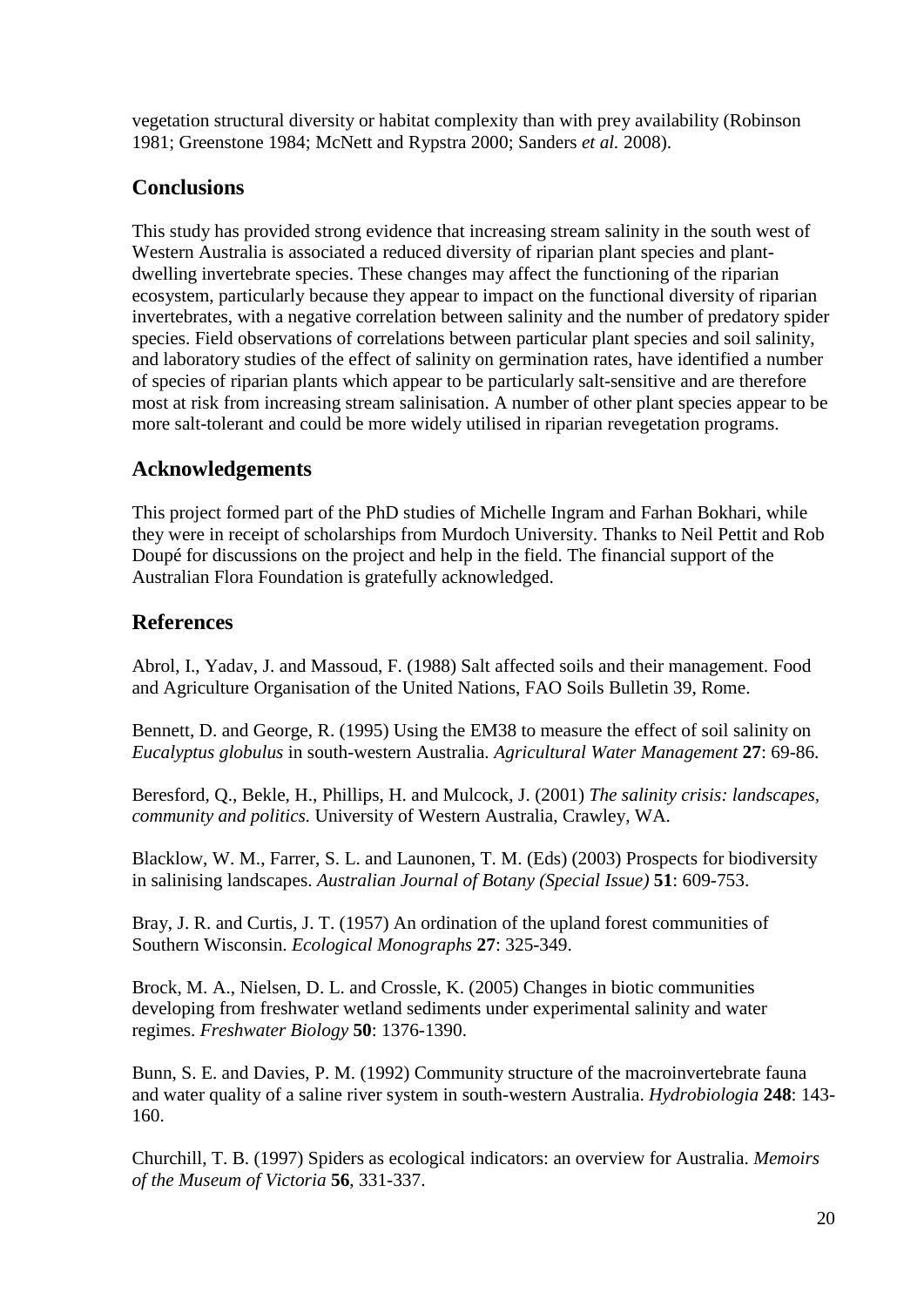Clarke, K. R. (1993) Non-parametric multivariate analyses of changes in community structure. *Australian Journal of Ecology* **18**: 117-143.

Clark, K. R. and Gorley, R. N. (2006) *PRIMER v6: User manual/tutorial.* PRIMER-E, Plymouth.

Conacher, A. and Murray, I. (1973) Implications and causes of salinity problems in the WA wheatbelt: the York-Mawson area. *Australian Geographical Studies* **11**: 40-61.

Cramer, V. A. and Hobbs, R. J. (2002) Ecological consequences of altered hydrological regimes in fragmented ecosystems in southern Australia: impacts and possible management responses. *Austral Ecology* **27**: 547-564.

Davis, J. A., McGuire, M., Halse, S. A., Hamilton, D., Horwitz, P., McComb, A. J., Froend, R. H., Lyons, M. and Sim, L. (2003) What happens when you add salt: predicting impacts of secondary salinisation on shallow aquatic ecosystems by using an alternative-states model. *Australian Journal of Botany* **51**: 715-724.

Doupé, R. G., Lymbery, A. J. and Starcevich, M. R. (2003) Rethinking the land: the development of inland saline aquaculture in Western Australia. *International Journal of Agricultural Sustainability 1*: 30-37.

Doupé, R. G., Lymbery, A. J. and Pettit, N. E. (2006) Stream salinization is associated with reduced taxonomic, but not functional diversity in a riparian plant community. *Austral Ecology* **32**: 388-393.

Dregne, H., Kassas, M. and Rosanov, B. (1991) A new assessment of the world status of desertification. *Desertification Control Bulletin* **20**: 6-18.

Duffy, J. E. (2002) Biodiversity and ecosystem function: the consumer connection. *Oikos* **99**: 201 - 219.

Froend, R. H. and McComb, A. J. (1991) An account of the decline of Lake Towerinning, a wheatbelt wetland. *Journal of the Royal Society of Western Australia* **73**: 123-128.

Ghassemi, F., Jakeman, A. and Nix, H. (1995) *Salinisation of land and water resources: human causes, extent, management and case studies.* University of New South Wales Press, Sydney.

Greenstone, M. H. (1984) Determinants of web spider species diversity: vegetation structural diversity vs. prey availability. *Oecologia* **62**, 299 - 304.

Hancock, C. N., Ladd, P. G. and Froend, R. H. (1996) Biodiversity and management of riparian vegetation in Western Australia. *Forest Ecology and Management* **85**: 239-250.

Hart, B. T., Bailey, P., Edwards, R., Hortle, K., James, K. R., McMahon, A., Meredith, C. and Swadling, K. (1990) Effects of salinity on river, stream and wetland ecosystems in Victoria, Australia. *Water Research* **24**: 1103-1117.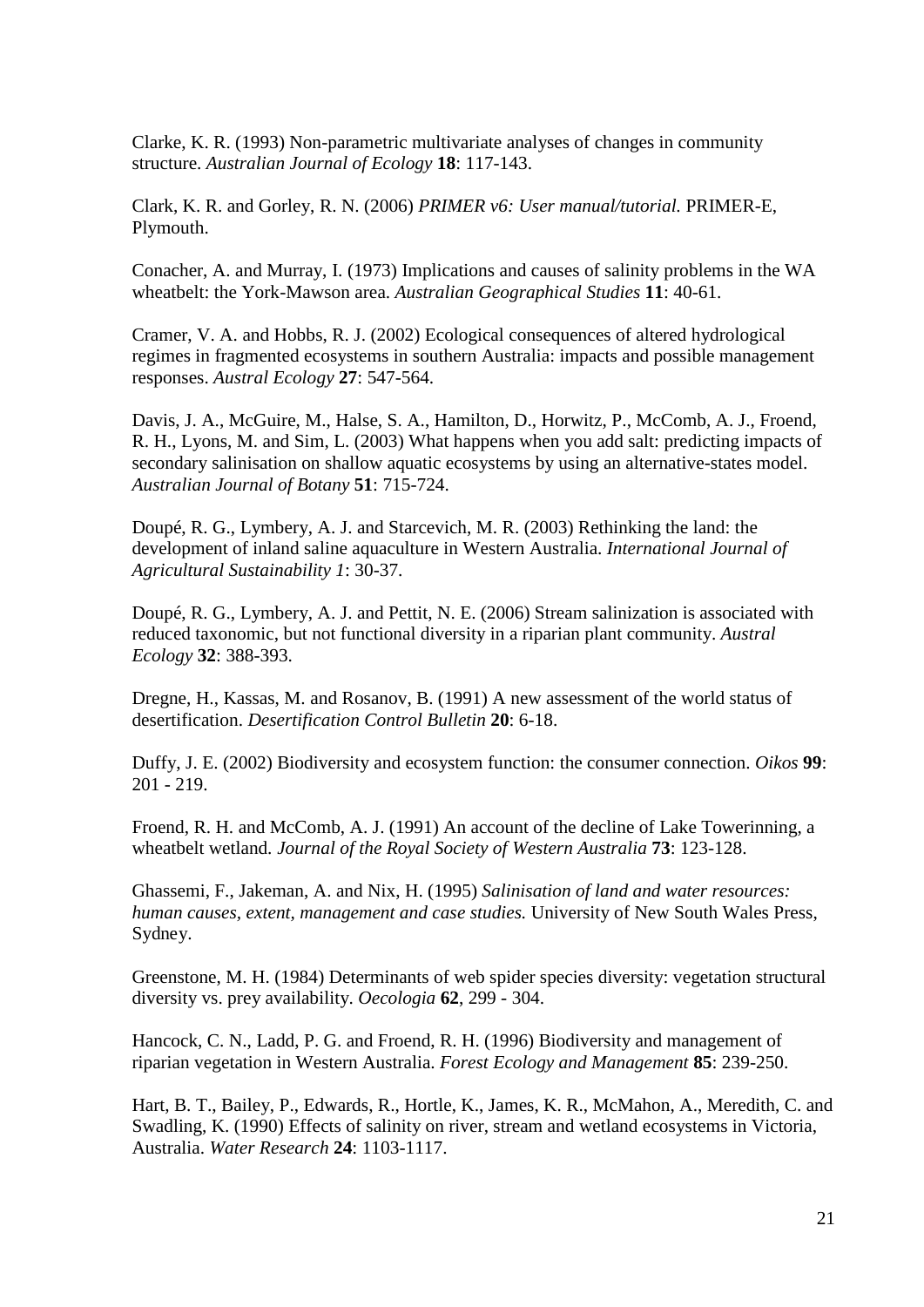Hart, B. T., Bailey, P., Edwards, R., Hortle, K., James, K., McMahon, A., Meredith, C. and Swadling, K. (1991) A review of the salt sensitivity of the Australian freshwater biota. *Hyrobiologia* **210**: 105-144.

Hart, B., T, Lake, P. S., Webb, J. A. and Grace, M. R. (2003) Ecological risk to aquatic systems from salinity increases. *Australian Journal of Botany* **51**: 689-702.

Horrigan, N., Dunlop, J.E., Kefford, B.J. and Zavahir, F. (2007) Acute toxicity largely reflects the salinity sensitivity of stream macroinvertebrates derived using field distributions. *Marine and Freshwater Research* **58**: 178-186.

Ives, A.R., Cardinal, B. J. and Snyder, W.E. (2005) A synthesis of subdisciplines: predatorprey interactions, and biodiversity and ecosystem functioning. *Ecology Letters* **8**: 102-116.

James, K.R., Hart, B.T., Bailey, P.C.E. and Blinn, D.W. (2009) Impact of secondary salinisation on freshwater ecosystems: effect of experimentally increased salinity on an intermittent floodplain wetland. *Marine and Freshwater Research* **60**: 246-258.

Keighery, G. J. (2000) Wheatbelt wonders under threat. *Landscope* **16**: 37-42.

Keighery, G., Halse, S. and McKenzie, N. (2001) Why wheatbelt valleys are valuable and vulnerable: the ecology of wheatbelt valleys and threats to their survival. *Proceedings of the Wheatbelt Valleys Conference.* Available from URL: <http://www.avonicm.org.au/avonicm/wbeltvalleys/>

Koricheva, J., Mulder, C.P.H., Schmid, B., Joshi, J. and Huss-Dannell, K. (2000) Numerical responses of different trophic groups of invertebrates to manipulations of plant diversity in grasslands. *Oecologia* **125**: 271-282.

Kruskal, J. B. and Wish, M. (1978) *Multidimensional scaling*. Sage Publications, Beverly Hills, California.

Lymbery, A. J., Doupé, R. G. and Pettit, N. E. (2003) Effects of salinisation on riparian plant communities in experimental catchments on the Collie River, Western Australia. *Australian Journal of Botany* **51**: 667-672.

Margalef, R. (1958) Information theory in ecology. *General Systems* **3**, 36-71.

McNett, B. J. and Rypstra, A. L. (2000) Habitat selection in a large orb-weaving spider: vegetational complexity determines site selection and distribution. *Ecological Entomology* **25**, 423 - 432.

Metzeling, L. (1993) Benthic macroinvertebrate community structure in streams of different salinities. *Australian Journal of Marine and Freshwater Research* **44**: 335-351.

Mitchell, B. D. and Richards, K. (1992) Macroinvertebrate communities in two salt affected tributaries of the Hopkins River, Victoria. *International Journal of Salt Lake Research* **1**: 81- 102.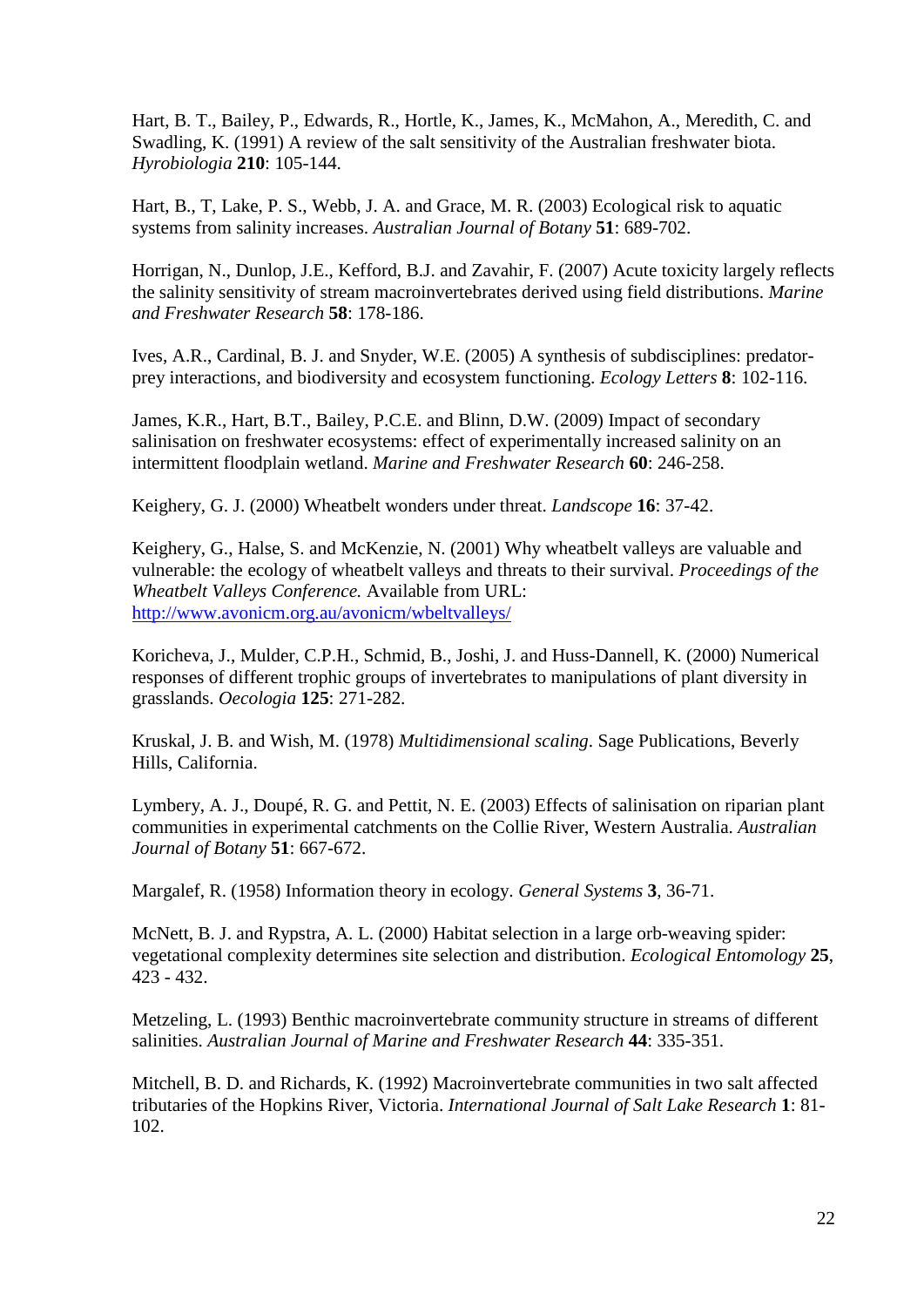Montoya, J. M., Rodriguez, M. A., and Hawkins, B. A. (2003) Food web complexity and higher - level ecosystem services. *Ecology Letters* **6**: 587-593.

Naiman, R. J., and Decamps, H. (1997) The ecology of interfaces: riparian zones. *Annual Reviews in Ecology and Systematics* **28**: 621-658.

Myers, N. (1990) The biodiversity challenge: expanded hot- pots analysis. *Environmentalist* **10**: 243-256.

Naiman, R. J., Decamps, H. and McClain, M. E. (2005) *Riparia. Ecology, conservation and management of streamside communities*. Elsevier Press, London.

National Land and Water Resources Audit (2000) *Dryland salinity in Australia - key findings*. National Land and Water Resources Audit, Canberra.

National Land and Water Resources Audit (2001) *Australian dryland salinity assessment 2000: extent, impacts, processes, monitoring and management options*. National Land and Water Resources Audit, Canberra.

New, T. R. (1999) Untangling the web: spiders and the challenge of invertebrate conservation. *Journal of Insect Conservation* **3**, 251-256.

Nielsen, D. L., Brock, M. A., Rees, G. N. and Baldwin, D. S. (2003) Effects of increasing salinity on freshwater ecosystems in Australia. *Australian Journal of Botany* **51**: 655-665.

Nielsen, D. L., Brock, M. A., Vogel, M. and Petrie, R. (2008) From fresh to saline: a comparison of zooplankton and plant communities developed under a gradient of salinity with communities developing under constant salinity levels. *Marine and Freshwater Research* **459**: 549-559.

Pannell, D. J. and Ewing, M. A. (2006) Managing secondary dryland salinity: options and challenges. *Agricultural Water Management* **80**: 41-56.

Ridley, A. M. and Pannell, D. J. (2005) The role of plants and plant-based research and development in managing dryland salinity in Australia. *Australian Journal of Experimental Agriculture* **45**: 1341-1355.

Robinson J. V. (1981) The effect of architectural variation in habitat on a spider community: an experimental field study. *Ecology* **62**, 73-80.

Ruprecht, J. K. and Schofield, N. J. (1991a) *The effect of partial clearing on the hydrology and salinity of Lemon catchment*. Report WS 74, Water Authority of Western Australia, Perth.

Ruprecht, J. K. and Schofield, N. J. (1991b) *The effect of partial clearing on the hydrology and salinity of Dons catchment.* Report WS 75, Water Authority of Western Australia, Perth.

Sanders, D., Nickel, H., Grützner, T. and Platner, C. (2008) Habitat structure mediates topdown effects of spiders and ants on herbivores. *Basic and Applied Ecology* **9**, 152 - 160.